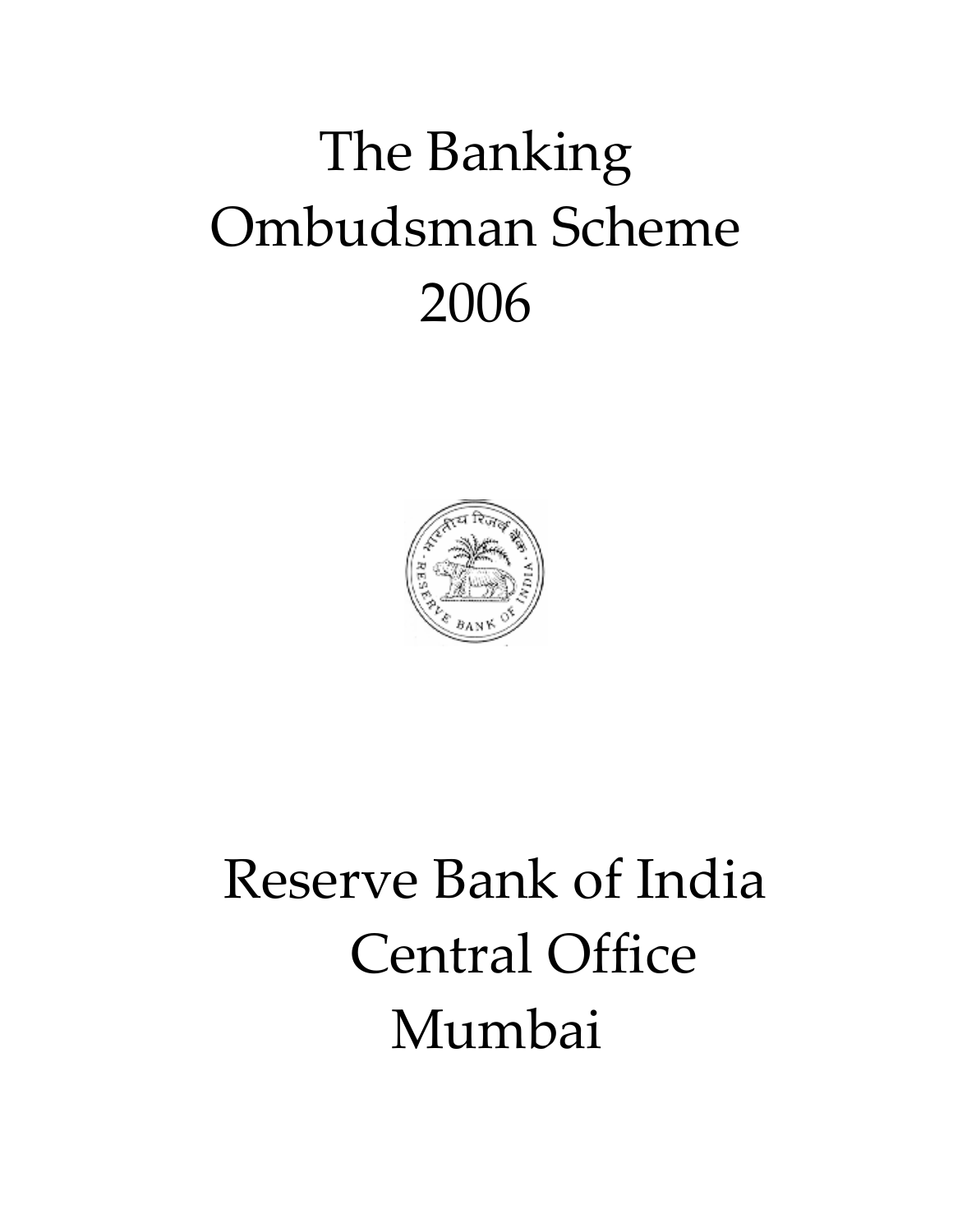# **TABLE OF CONTENTS**

## **CHAPTER I**

#### **PRELIMINARY**

| Short Title, Commencement, Extent and Application |  |
|---------------------------------------------------|--|
| Suspension of the Scheme                          |  |
| Definitions                                       |  |

#### **CHAPTER II**

#### **ESTABLISHMENT OF OFFICE OF BANKING OMBUDSMAN**

| Appointment & Tenure                          |  |
|-----------------------------------------------|--|
| Location of Office and Temporary Headquarters |  |
| Secretariat                                   |  |

#### **CHAPTER III**

### **JURISDICTION, POWERS AND DUTIES OF BANKING OMBUDSMAN**

|  | Powers and Jurisdiction |  |  |
|--|-------------------------|--|--|
|--|-------------------------|--|--|

#### **CHAPTER IV**

#### **PROCEDURE FOR REDRESSAL OF GRIEVANCE**

|     | Grounds of Complaint                  |  |
|-----|---------------------------------------|--|
|     | <b>Procedure for Filing Complaint</b> |  |
| 10. | Power to Call for Information         |  |
|     | Settlement of Complaint by Agreement  |  |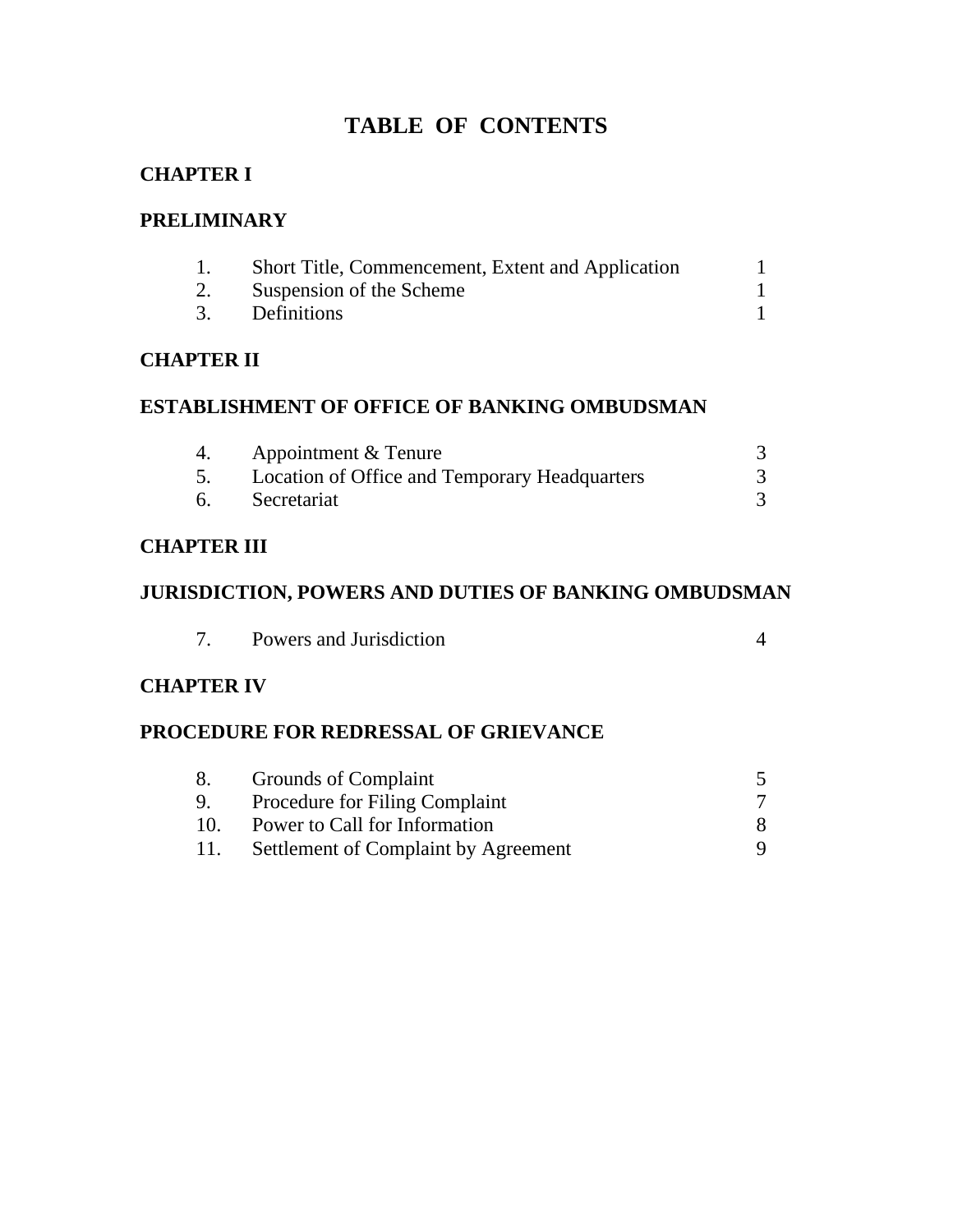| 12. | Award by the Banking Ombudsman                  | 10 |
|-----|-------------------------------------------------|----|
| 13. | Rejection of the Complaint                      | 11 |
| 14. | Appeal Before the Appellate Authority           | 12 |
| 15. | Banks to Display Salient Features of the Scheme | 13 |
|     | for Common Knowledge of Public                  |    |

#### **CHAPTER V**

#### **MISCELLANEOUS**

| <b>Removal of Difficulties</b>                    |    |
|---------------------------------------------------|----|
| 17. Application of the Banking Ombudsman Schemes, | 14 |
| 1995, 2002                                        |    |

## **ANNEXURE**

| Annexure 'A' - Form of Complaint                                       |  |
|------------------------------------------------------------------------|--|
| Annexure 'B' - Addresses and Area of Operation<br>of Banking Ombudsman |  |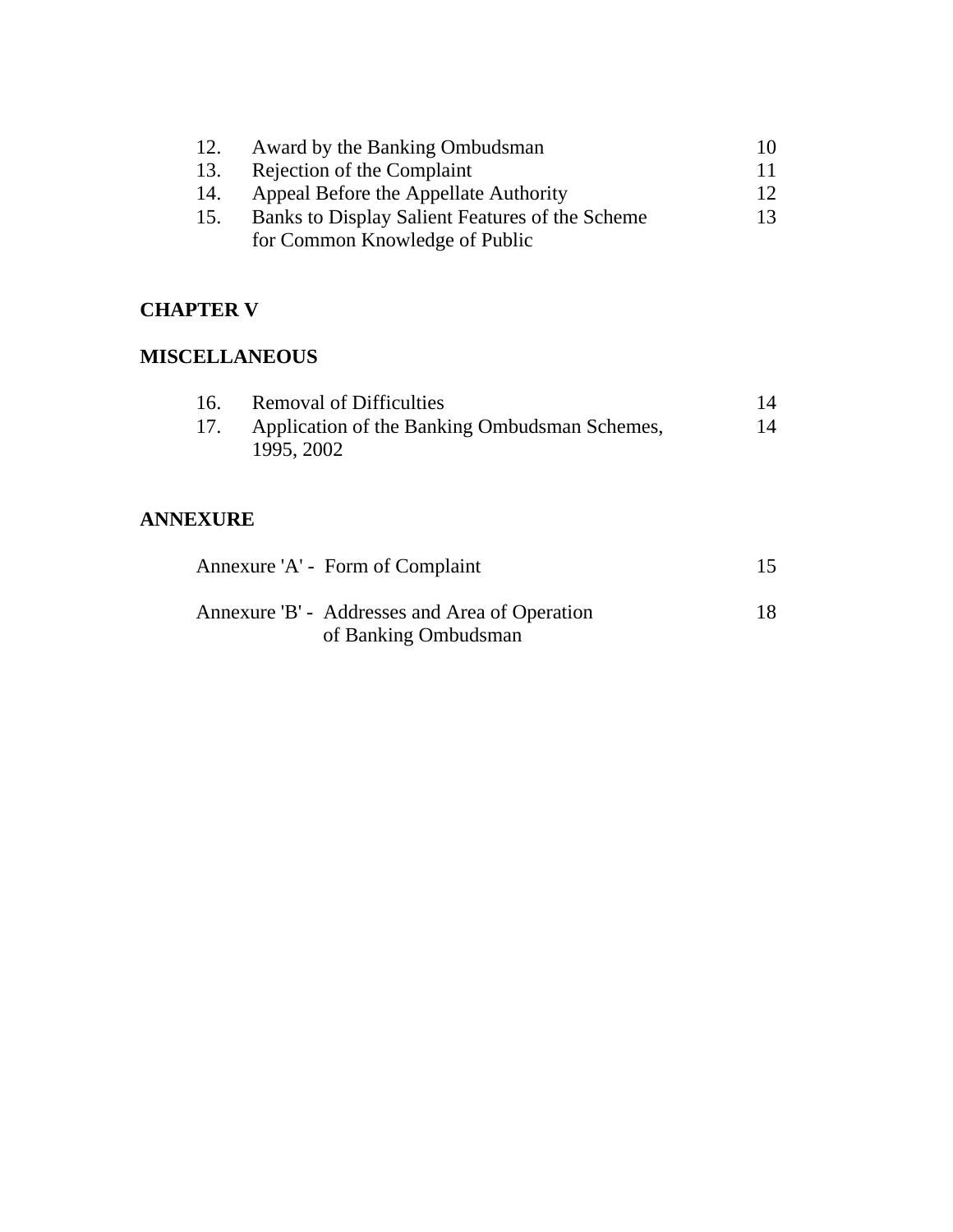#### **DEPUTY GOVERNOR**

# **THE BANKING OMBUDSMAN SCHEME 2006 NOTIFICATION**

Ref.CSD.BOS.No. 4736 /13.01.01/2008-09 dated February 3, 2009

In exercise of the powers conferred by Section 35A of the Banking Regulation Act, 1949 (10 of 1949) and in partial modification of its Notification Ref.RPCD.BOS.No.441/13.01.01/2005-06 dated December 26, 2005, and CSD.BOS 4638/13.01.01/2006-07 dated May 24, 2007 Reserve Bank of India hereby amends the Banking Ombudsman Scheme 2006 to the extent specified in the Annex hereto. The Reserve Bank hereby directs that all commercial banks, regional rural banks and scheduled primary co-operative banks shall comply with the Banking Ombudsman Scheme, 2006 as amended hereby.

2. The amendments in the Scheme shall come into force from February 3, 2009

**(Usha Thorat)**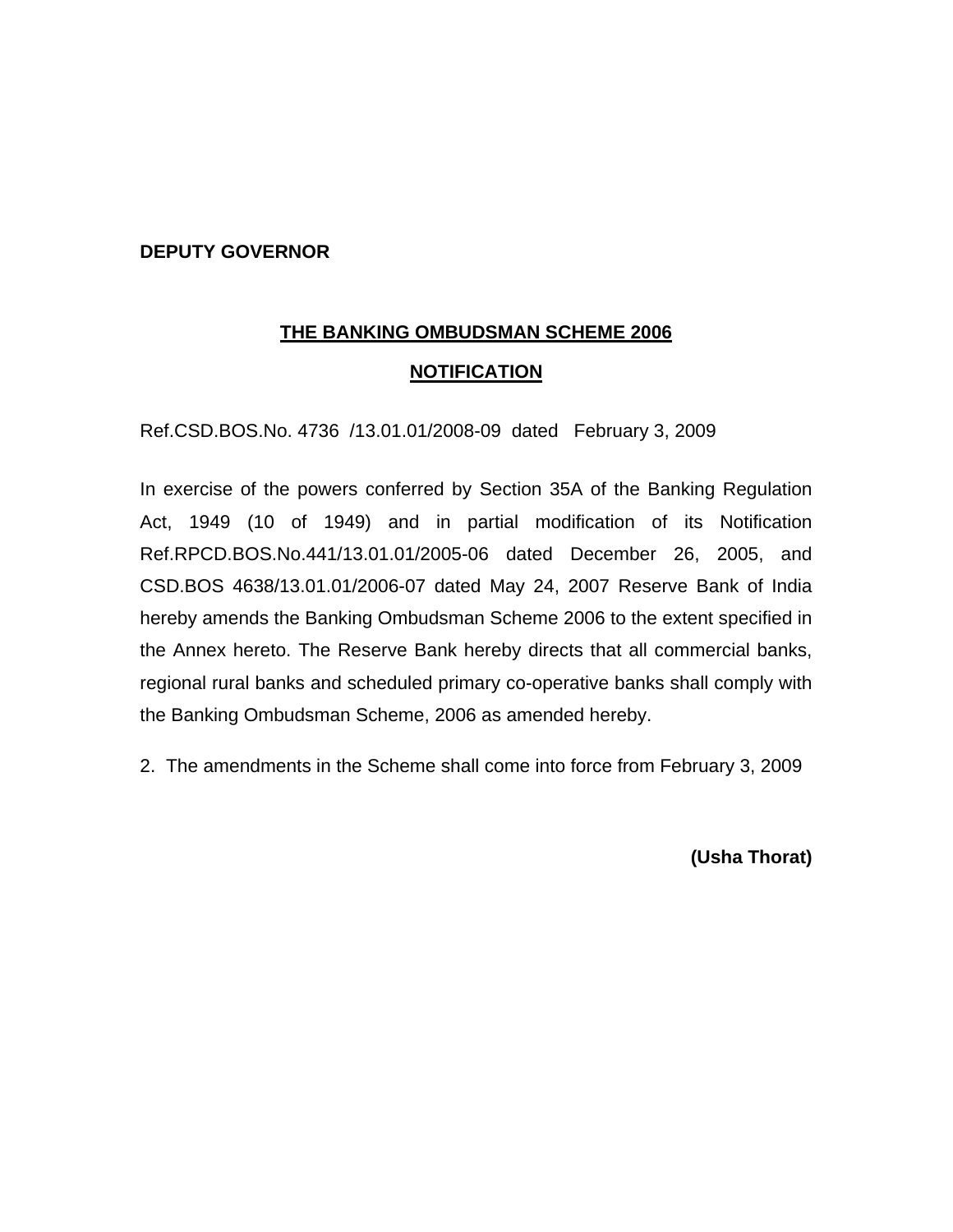#### **THE BANKING OMBUDSMAN SCHEME, 2006**

The Scheme is introduced with the object of enabling resolution of complaints relating to certain services rendered by banks and to facilitate the satisfaction or settlement of such complaints.

# **CHAPTER I PRELIMINARY**

#### **1. SHORT TITLE, COMMENCEMENT, EXTENT AND APPLICATION**

(1) This Scheme may be called the Banking Ombudsman Scheme, 2006**.** 

(2) It shall come into force on such date as the Reserve Bank may specify.

(3) It shall extend to the whole of India.

(4) The Scheme shall apply to the business in India of a bank as defined under the Scheme.

#### **2. SUSPENSION OF THE SCHEME**

(1) The Reserve Bank, if it is satisfied that it is expedient so to do, may by order suspend for such period as may be specified in the order, the operation of all or any of the provisions of the Scheme, either generally or in relation to any specified bank.

(2) The Reserve Bank may, by order, extend from time to time, the period of any suspension ordered as aforesaid by such period, as it thinks fit.

#### **3. DEFINITIONS**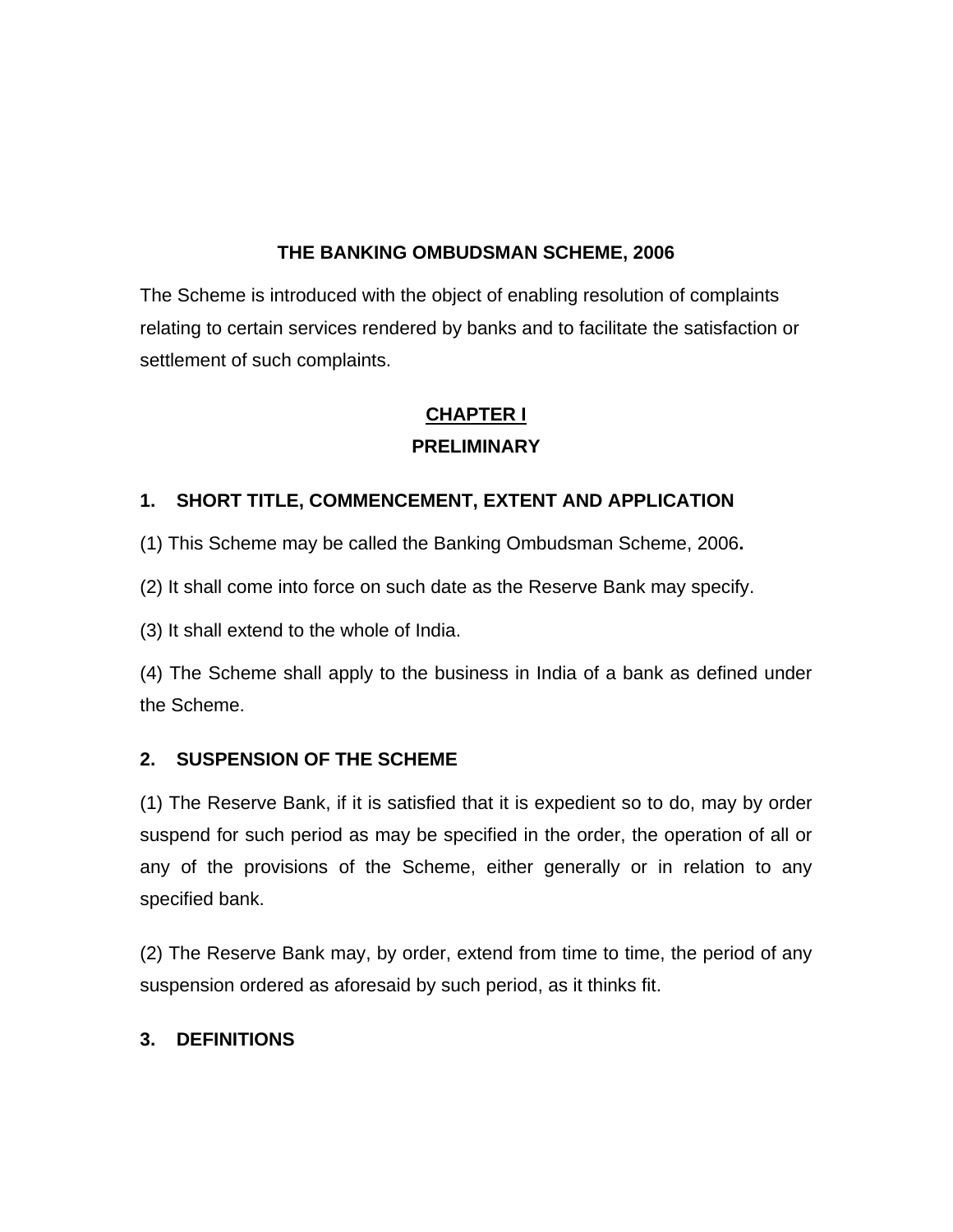(1) 'award' means an award passed by the Banking Ombudsman in accordance with the Scheme.

(2) 'Appellate Authority' means the Deputy Governor in charge of the Department of the Reserve Bank implementing the Scheme.

(3) 'authorised representative' means a person duly appointed and authorised by a complainant to act on his behalf and represent him in the proceedings under the Scheme before a Banking Ombudsman for consideration of his complaint.

(4) 'Banking Ombudsman' means any person appointed under Clause 4 of the Scheme.

(5) 'bank' means a 'banking company', a 'corresponding new bank', a 'Regional Rural Bank', 'State Bank of India' a 'Subsidiary Bank' as defined in Section 5 of the Banking Regulation Act, 1949 (Act 10 of 1949), or a 'Primary Co-operative Bank' as defined in clause (c) of Section 56 of that Act and included in the Second Schedule of the Reserve Bank of India Act, 1934 (Act 2 of 1934), having a place of business in India, whether such bank is incorporated in India or outside India.

(6) 'complaint' means a representation in writing or through electronic means containing a grievance alleging deficiency in banking service as mentioned in clause 8 of the Scheme.

(7) 'Reserve Bank' means the Reserve Bank of India constituted by Section 3 of the Reserve Bank of India Act, 1934 (2 of 1934).

(8) 'the scheme' means the Banking Ombudsman Scheme, 2006.

(9) 'secretariat' means the office constituted as per sub-clause (1) of clause 6 of the Scheme.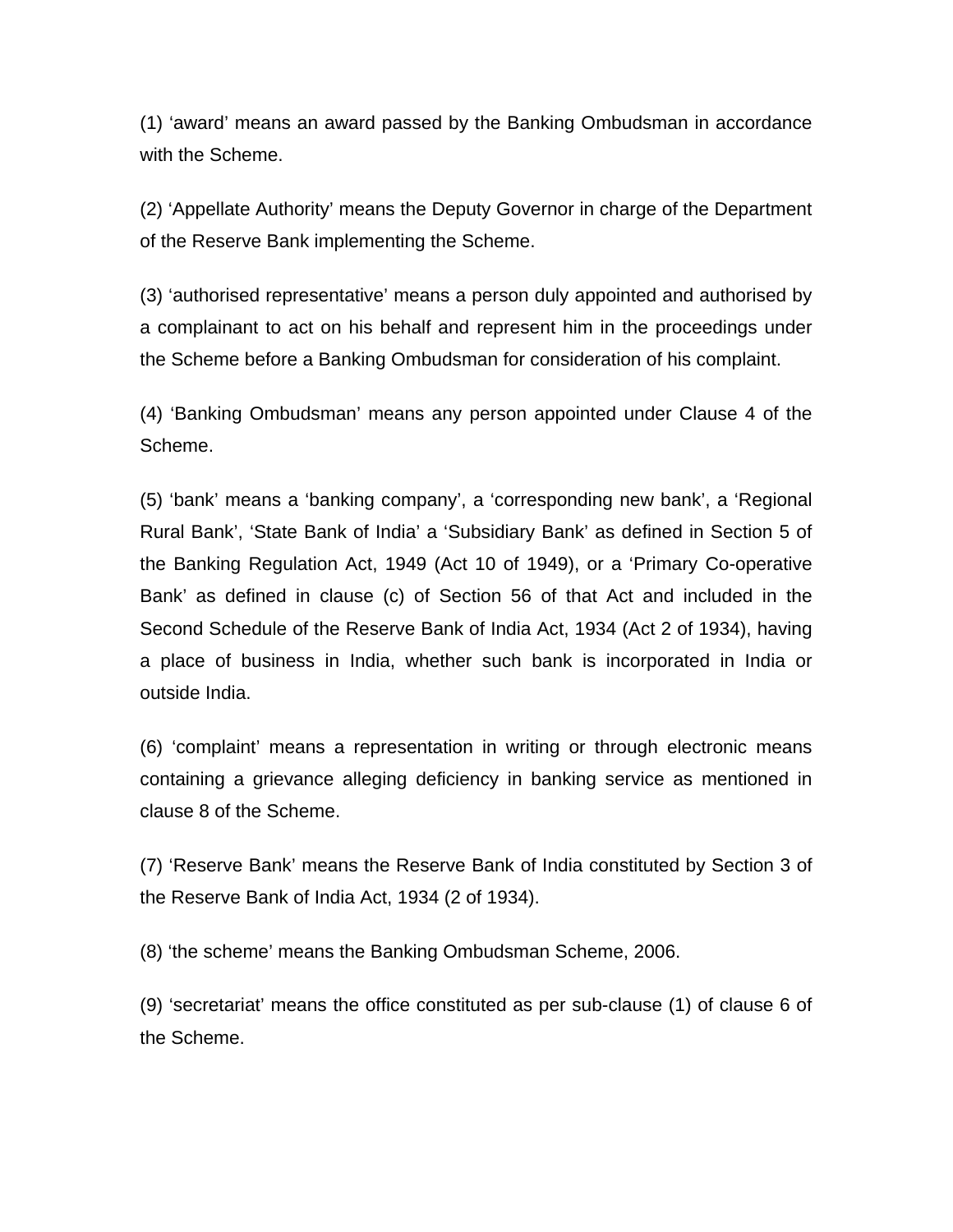(10) 'settlement' means an agreement reached by the parties either by conciliation or mediation under clause 11 of the Scheme.

# **CHAPTER II ESTABLISHMENT OF OFFICE OF BANKING OMBUDSMAN**

#### **4. APPOINTMENT & TENURE**

(1) The Reserve Bank may appoint one or more of its officers in the rank of Chief General Manager or General Manager to be known as Banking Ombudsmen to carry out the functions entrusted to them by or under the Scheme.

(2) The appointment of Banking Ombudsman under the above Clause may be made for a period not exceeding three years at a time.

#### **5. LOCATION OF OFFICE AND TEMPORARY HEADQUARTERS**

(1) The office of the Banking Ombudsman shall be located at such places as may be specified by the Reserve Bank.

(2) In order to expedite disposal of complaints, the Banking Ombudsman may hold sittings at such places within his area of jurisdiction as may be considered necessary and proper by him in respect of a complaint or reference before him.

#### **6. SECRETARIAT**

(1) The Reserve Bank shall depute such number of its officers or other staff to the office of the Banking Ombudsman as is considered necessary to function as the secretariat of the Banking Ombudsman.

(2) The cost of the Secretariat shall be borne by the Reserve Bank.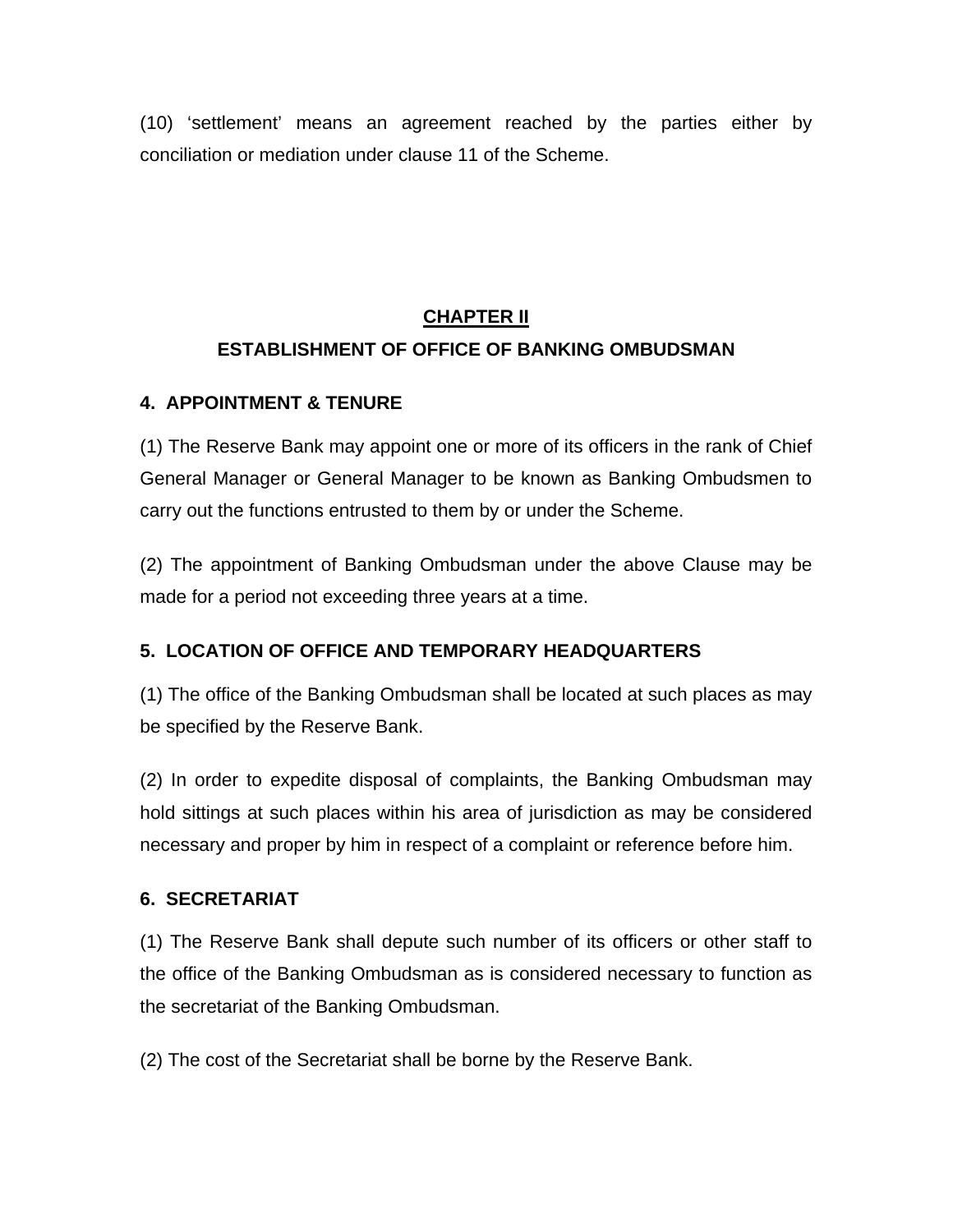#### **CHAPTER III**

#### **JURISDICTION, POWERS AND DUTIES OF BANKING OMBUDSMAN**

#### **7. POWERS AND JURISDICTION**

(1) The Reserve Bank shall specify the territorial limits to which the authority of each Banking Ombudsman appointed under Clause 4 of the Scheme shall extend.

(2) The Banking Ombudsman shall receive and consider complaints relating to the deficiencies in banking or other services filed on the grounds mentioned in clause 8 and facilitate their satisfaction or settlement by agreement or through conciliation and mediation between the bank concerned and the aggrieved parties or by passing an Award in accordance with the Scheme.

(3) The Banking Ombudsman shall exercise general powers of superintendence and control over his Office and shall be responsible for the conduct of business thereat.

(4) The Office of the Banking Ombudsman shall draw up an annual budget for itself in consultation with Reserve Bank and shall exercise the powers of expenditure within the approved budget on the lines of Reserve Bank of India Expenditure Rules, 2005.

(5) The Banking Ombudsman shall send to the Governor, Reserve Bank, a report, as on 30<sup>th</sup> June every year, containing a general review of the activities of his Office during the preceding financial year and shall furnish such other information as the Reserve Bank may direct and the Reserve Bank may, if it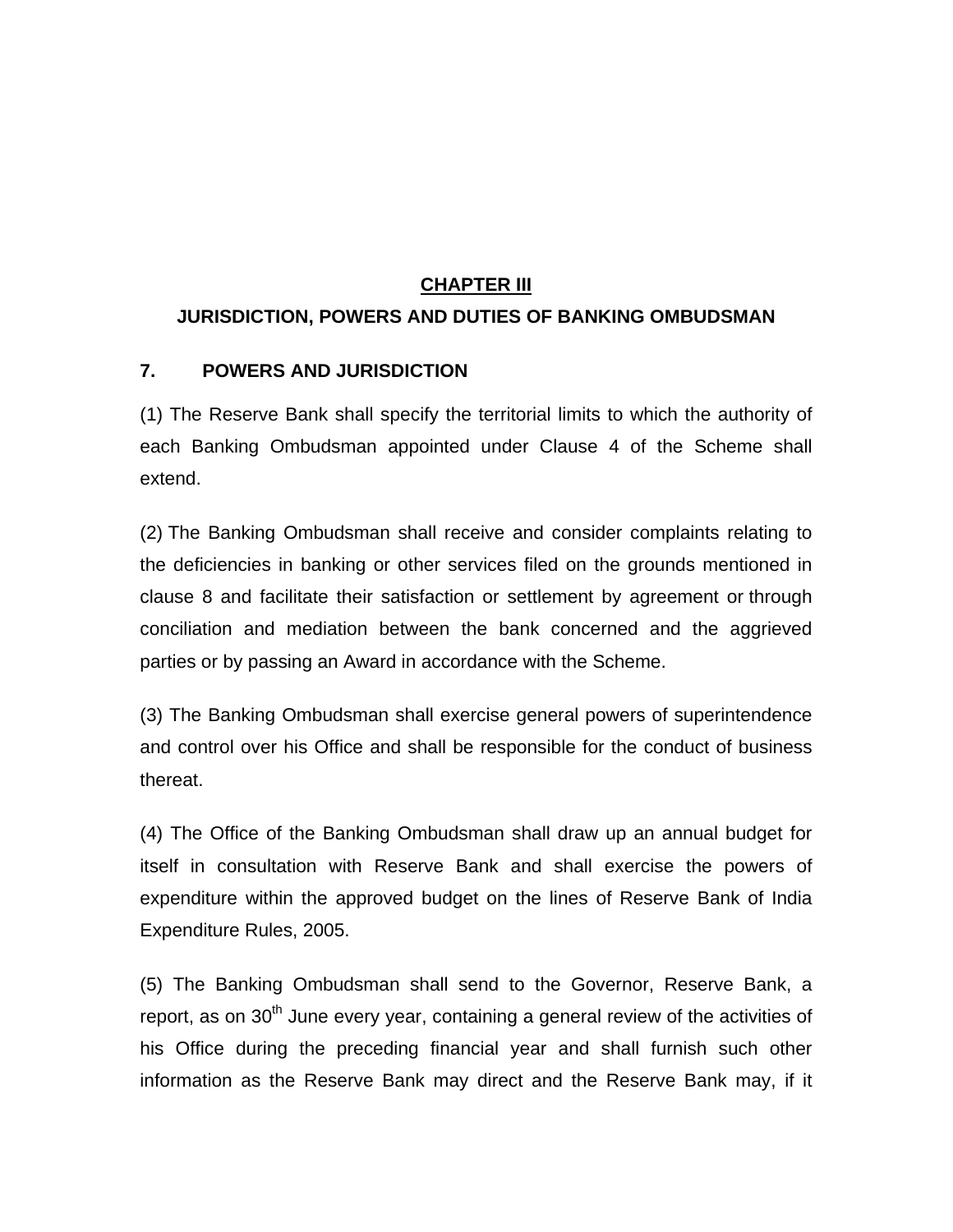considers necessary in the public interest so to do, publish the report and the information received from the Banking Ombudsman in such consolidated form or otherwise as it deems fit.

# **CHAPTER IV PROCEDURE FOR REDRESSAL OF GRIEVANCE**

## **8. 1 GROUNDS OF COMPLAINT**

 $\overline{a}$ 

(1) Any person may file a complaint with the Banking Ombudsman having jurisdiction on any one of the following grounds alleging deficiency in banking including internet banking or other services.

> (a) non-payment or inordinate delay in the payment or collection of cheques, drafts, bills etc.;

> (b) non-acceptance, without sufficient cause, of small denomination notes tendered for any purpose, and for charging of commission in respect thereof;

(c) non-acceptance, without sufficient cause, of coins tendered and for charging of commission in respect thereof;

(d) non-payment or delay in payment of inward remittances ;

(e) failure to issue or delay in issue of drafts, pay orders or bankers' cheques;

(f) non-adherence to prescribed working hours ;

(g) failure to provide or delay in providing a banking facility (other than loans and advances) promised in writing by a bank or its direct selling agents;

(h) delays, non-credit of proceeds to parties' accounts, non-payment of deposit or non-observance of the Reserve Bank directives, if any,

<sup>&</sup>lt;sup>1</sup> Substituted by Notification Ref CSD.BOS.No. 4736/13.01.01/2008-09 dated February 3, 2009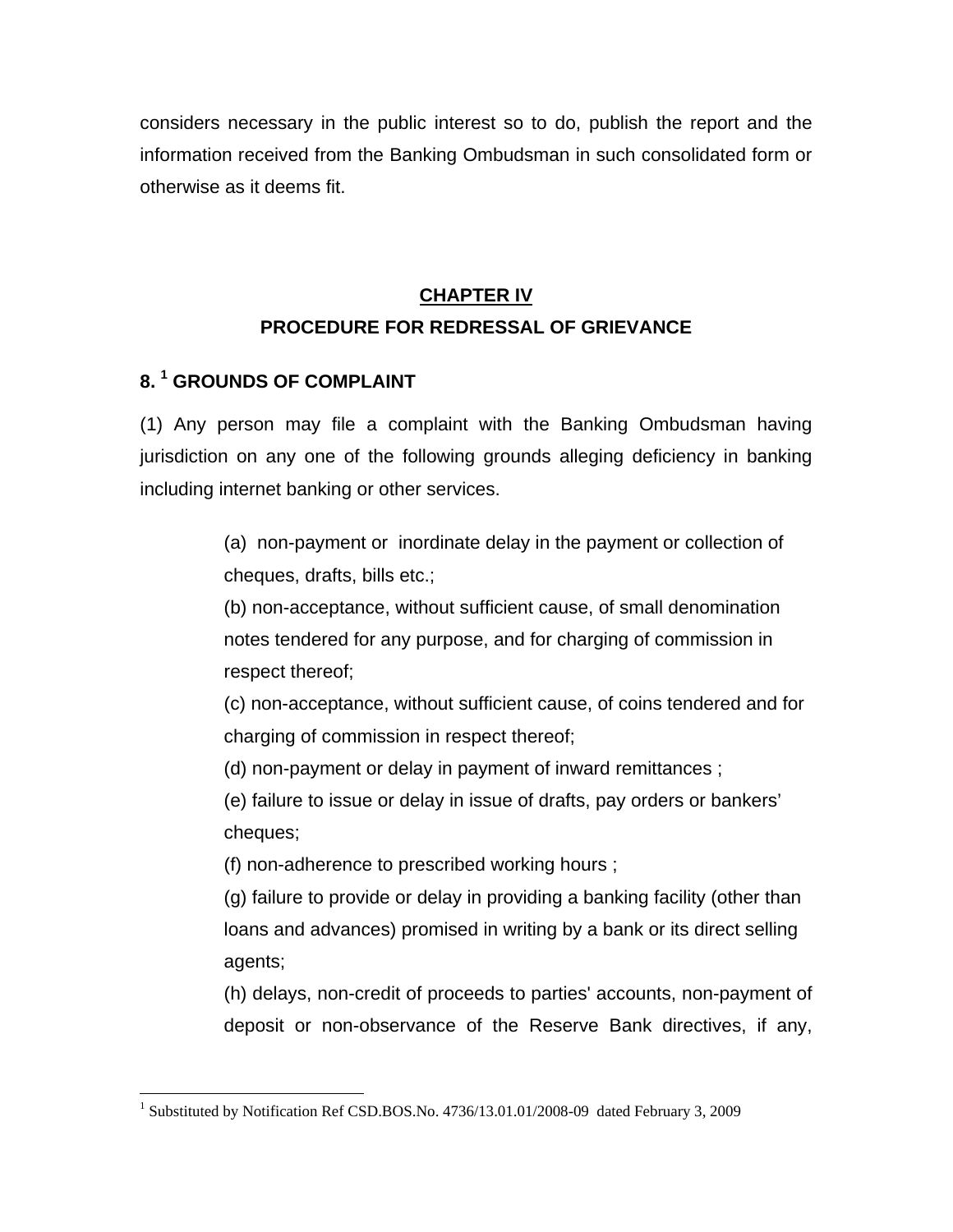applicable to rate of interest on deposits in any savings, current or other account maintained with a bank ;

 (i) complaints from Non-Resident Indians having accounts in India in relation to their remittances from abroad, deposits and other bankrelated matters;

(j) refusal to open deposit accounts without any valid reason for refusal;

(k) levying of charges without adequate prior notice to the customer;

(l) non-adherence by the bank or its subsidiaries to the instructions of Reserve Bank on ATM/Debit card operations or credit card operations;

(m) non-disbursement or delay in disbursement of pension (to the extent the grievance can be attributed to the action on the part of the bank concerned, but not with regard to its employees);

(n) refusal to accept or delay in accepting payment towards taxes, as required by Reserve Bank/Government;

(o) refusal to issue or delay in issuing, or failure to service or delay in servicing or redemption of Government securities;

(p) forced closure of deposit accounts without due notice or without sufficient reason;

(q) refusal to close or delay in closing the accounts;

(r) non-adherence to the fair practices code as adopted by the bank; (s)non-adherence to the provisions of the Code of Bank's Commitments to Customers issued by Banking Codes and Standards Board of India and as adopted by the bank ;

(t) non-observance of Reserve Bank guidelines on engagement of recovery agents by banks; and

(u) any other matter relating to the violation of the directives issued by the Reserve Bank in relation to banking or other services.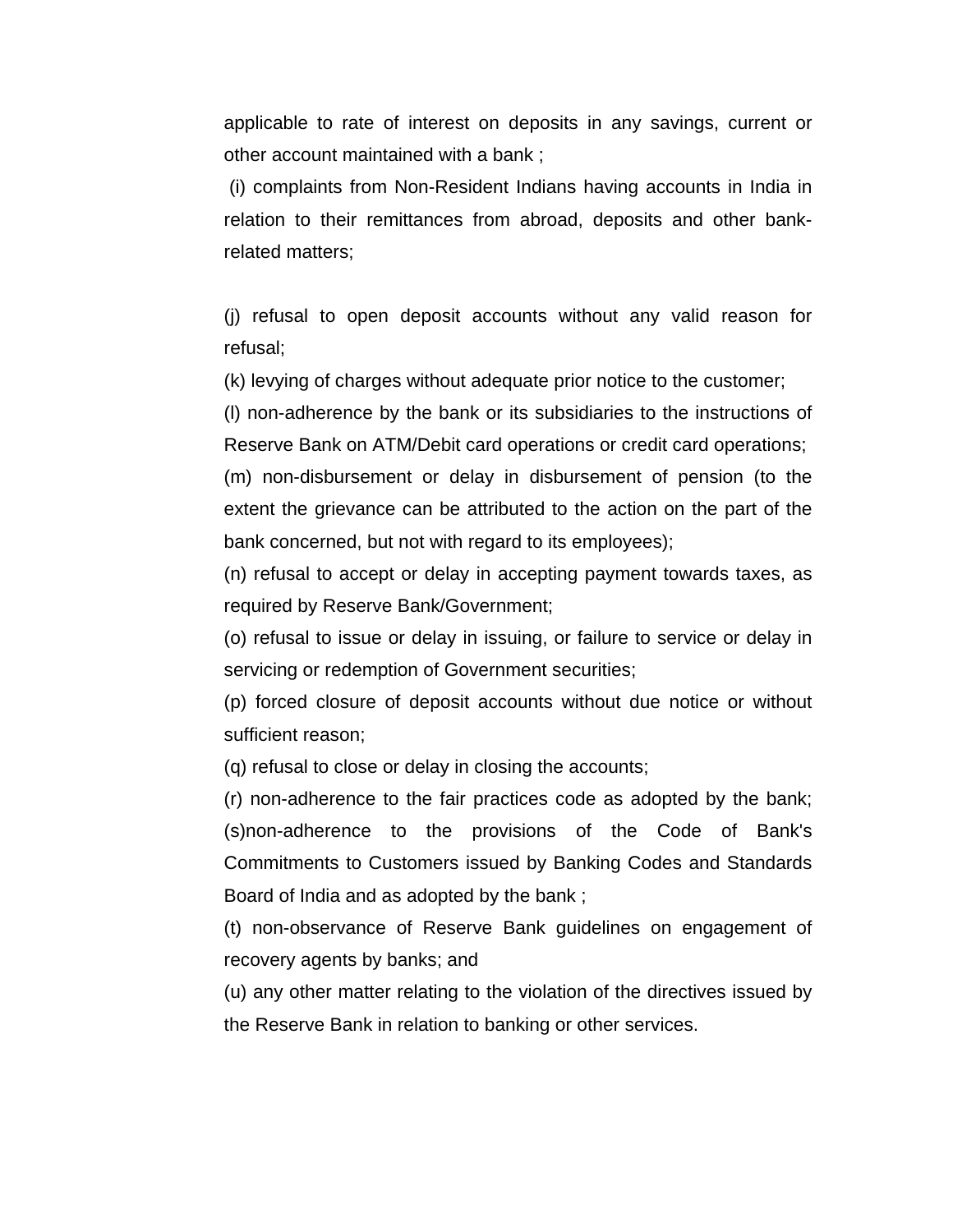$(2)^2$  A complaint on any one of the following grounds alleging deficiency in banking service in respect of loans and advances may be filed with the Banking Ombudsman having jurisdiction:

(a) non-observance of Reserve Bank Directives on interest rates;

(b) delays in sanction, disbursement or non-observance of prescribed time schedule for disposal of loan applications;

(c) non-acceptance of application for loans without furnishing valid reasons to the applicant; and

(d) non-adherence to the provisions of the fair practices code for lenders as adopted by the bank or Code of Bank's Commitment to Customers, as the case may be;

(e) non-observance of Reserve Bank guidelines on engagement of recovery agents by banks; and

(f) non-observance of any other direction or instruction of the Reserve Bank as may be specified by the Reserve Bank for this purpose from time to time.

(3) The Banking Ombudsman may also deal with such other matter as may be specified by the Reserve Bank from time to time in this behalf.

#### **9. PROCEDURE FOR FILING COMPLAINT**

(1) Any person who has a grievance against a bank on any one or more of the grounds mentioned in Clause 8 of the Scheme may, himself or through his authorised representative (other than an advocate), make a complaint to the Banking Ombudsman within whose jurisdiction the branch or office of the bank complained against is located.

 $3$ Provided that a complaint arising out of the operations of credit cards and other types of services with centralized operations, shall be filed before the Banking

 2 Substituted by Notification Ref CSD.BOS.No. 4736/13.01.01/2008-09 dated February 3, 2009

<sup>&</sup>lt;sup>3</sup> Substituted by Notification Ref CSD.BOS.No. 4736/13.01.01/2008-09 dated February 3, 2009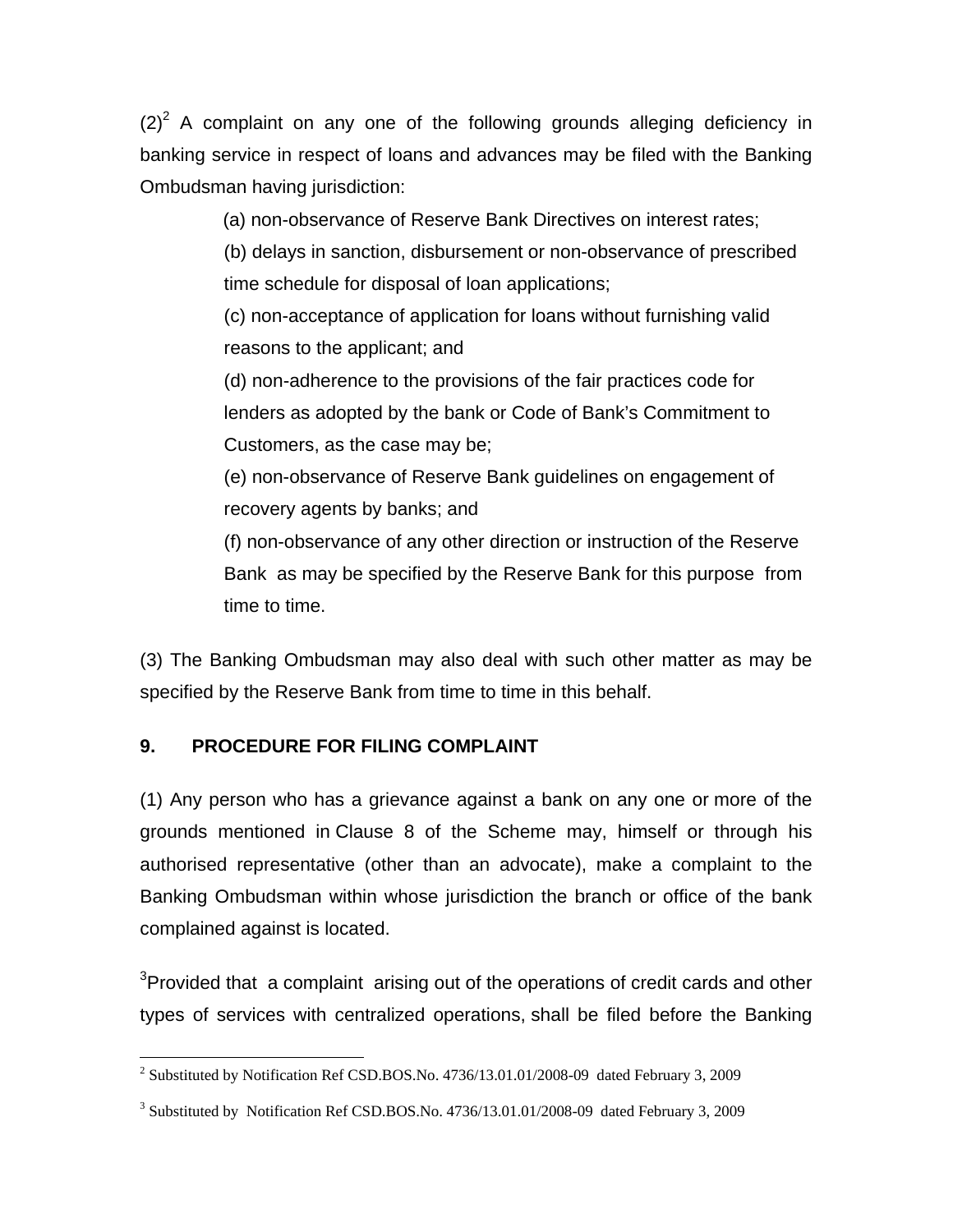Ombudsman within whose territorial jurisdiction the billing address of the customer is located.

(2) (a) The complaint in writing shall be duly signed by the complainant or his authorized representative and shall be, as far as possible, in the form specified in Annexure 'A' or as near as thereto as circumstances admit, stating clearly:

(i) the name and the address of the complainant,

(ii) the name and address of the branch or office of the bank against which the complaint is made,

(iii) the facts giving rise to the complaint,

(iv) the nature and extent of the loss caused to the complainant, and

(v) the relief sought for.

 $\overline{a}$ 

(b) The complainant shall file along with the complaint, copies of the documents, if any, which he proposes to rely upon and a declaration that the complaint is maintainable under sub-clause (3) of this clause.

(c) A complaint made through electronic means shall also be accepted by the Banking Ombudsman and a print out of such complaint shall be taken on the record of the Banking Ombudsman.

(d) The Banking Ombudsman shall also entertain complaints covered by this Scheme received by Central Government or Reserve Bank and forwarded to him for disposal.

(3) No complaint to the Banking Ombudsman shall lie unless:-

(a) the complainant had, before making a complaint to the Banking Ombudsman, made a written representation to the bank and the bank had rejected the complaint or the complainant had not received any reply within a period of one month after the bank received his representation or the complainant is not satisfied with the reply given to him by the bank;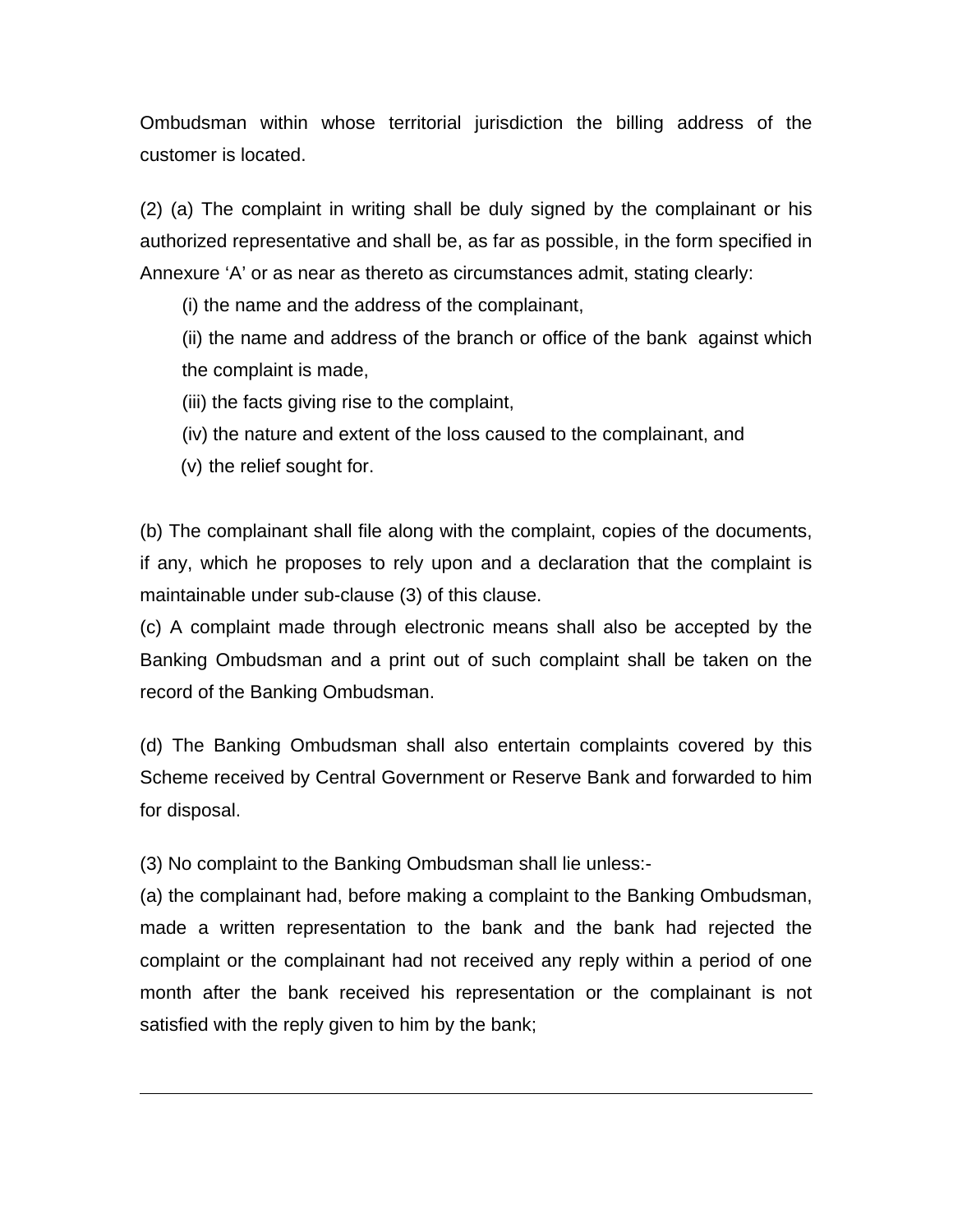(b) the complaint is made not later than one year after the complainant has received the reply of the bank to his representation or, where no reply is received, not later than one year and one month after the date of the representation to the bank;

(c)  $4$ the complaint is not in respect of the same cause of action which was settled or dealt with on merits by the Banking Ombudsman in any previous proceedings whether or not received from the same complainant or along with one or more complainants or one or more of the parties concerned with the cause of action ;

(d)  $5$ the complaint does not pertain to the same cause of action, for which any proceedings before any court, tribunal or arbitrator or any other forum is pending or a decree or Award or order has been passed by any such court, tribunal, arbitrator or forum;

(e) the complaint is not frivolous or vexatious in nature; and

(f) the complaint is made before the expiry of the period of limitation prescribed under the Indian Limitation Act, 1963 for such claims.

#### **10. POWER TO CALL FOR INFORMATION**

(1) For the purpose of carrying out his duties under this Scheme, a Banking Ombudsman may require the bank against whom the complaint is made or any other bank concerned with the complaint to provide any information or furnish certified copies of any document relating to the complaint which is or is alleged to be in its possession.

Provided that in the event of the failure of a bank to comply with the requisition without sufficient cause, the Banking Ombudsman may, if he deems fit, draw

 4 Substituted by Notification Ref CSD.BOS.No. 4736/13.01.01/2008-09 dated February 3, 2009

<sup>&</sup>lt;sup>5</sup> Substituted by Notification Ref CSD.BOS.No. 4736/13.01.01/2008-09 dated February 3, 2009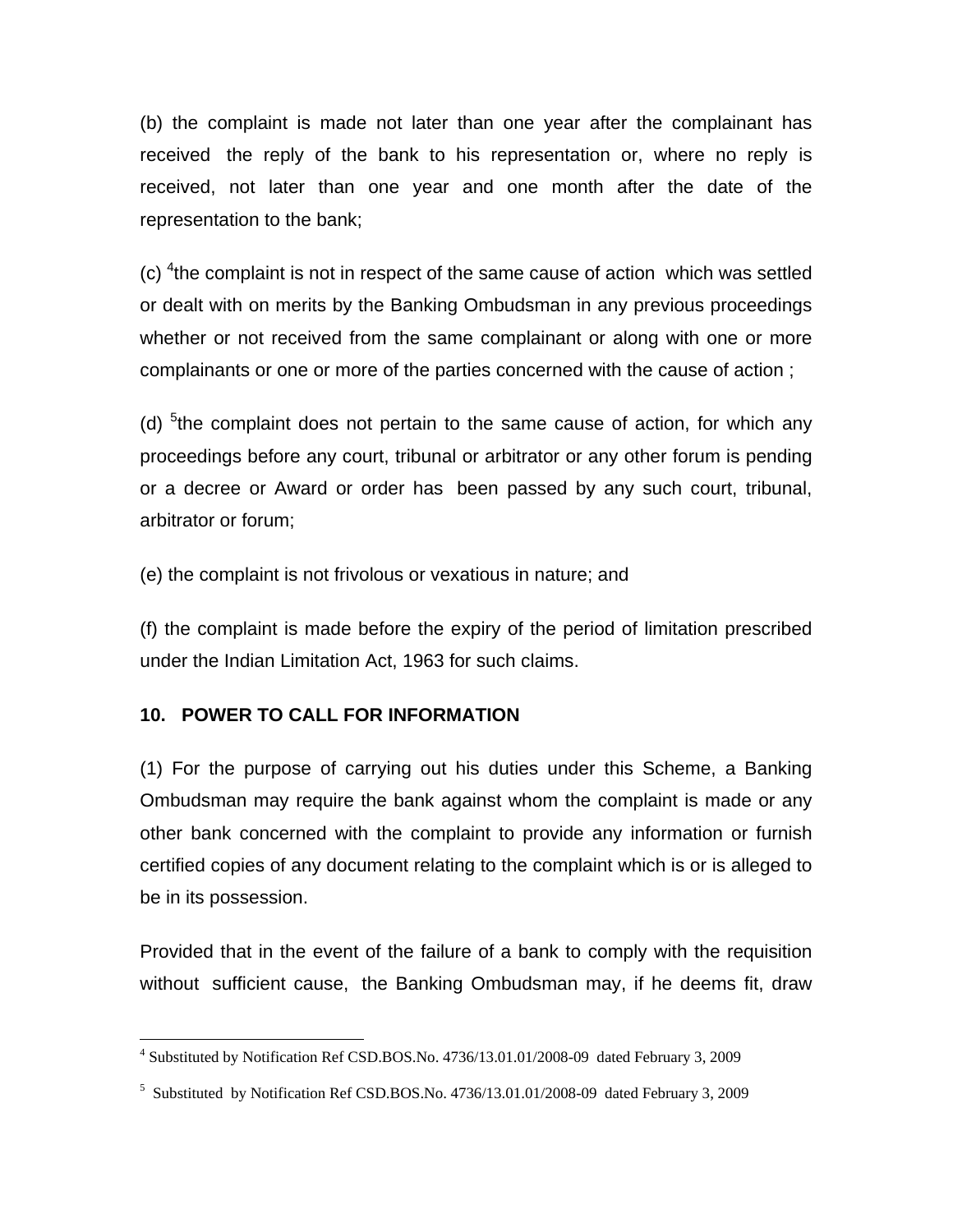the inference that the information if provided or copies if furnished would be unfavourable to the bank.

(2) The Banking Ombudsman shall maintain confidentiality of any information or document that may come into his knowledge or possession in the course of discharging his duties and shall not disclose such information or document to any person except with the consent of the person furnishing such information or document.

Provided that nothing in this clause shall prevent the Banking Ombudsman from disclosing information or document furnished by a party in a complaint to the other party or parties to the extent considered by him to be reasonably required to comply with any legal requirement or the principles of natural justice and fair play in the proceedings.

#### **11. SETTLEMENT OF COMPLAINT BY AGREEMENT**

(1) As soon as it may be practicable to do, the Banking Ombudsman shall send a copy of the complaint to the branch or office of the bank named in the complaint, under advice to the nodal officer referred to in sub-clause (3) of clause 15, and endeavour to promote a settlement of the complaint by agreement between the complainant and the bank through conciliation or mediation.

(2) For the purpose of promoting a settlement of the complaint, the Banking Ombudsman may follow such procedure as he may consider just and proper and he shall not be bound by any rules of evidence.

(3) The proceedings before the Banking Ombudsman shall be summary in nature.

#### **12. AWARD BY THE BANKING OMBUDSMAN**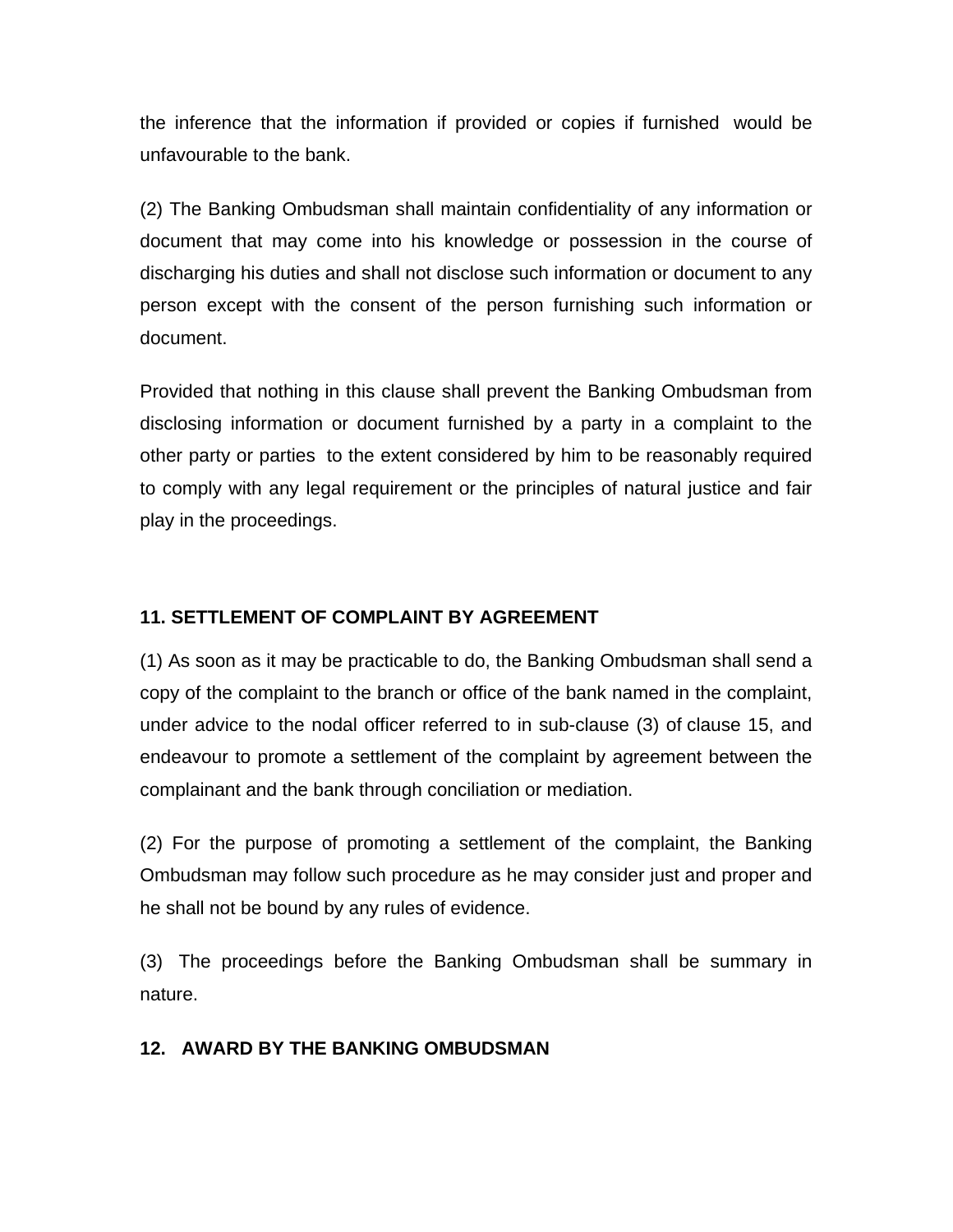(1) If a complaint is not settled by agreement within a period of one month from the date of receipt of the complaint or such further period as the Banking Ombudsman may allow the parties, he may, after affording the parties a reasonable opportunity to present their case, pass an Award or reject the complaint.

(2) The Banking Ombudsman shall take into account the evidence placed before him by the parties, the principles of banking law and practice, directions, instructions and guidelines issued by the Reserve Bank from time to time and such other factors which in his opinion are relevant to the complaint.

(3) The award shall state briefly the reasons for passing the award.

(4)  $\text{F}$ The Award passed under sub-clause (1) shall contain the direction/s, if any, to the bank for specific performance of its obligations and in addition to or otherwise, the amount, if any, to be paid by the bank to the complainant by way of compensation for any loss suffered by the complainant, arising directly out of the act or omission of the bank.

(5) Notwithstanding anything contained in sub-clause (4), the Banking Ombudsman shall not have the power to pass an award directing payment of an amount which is more than the actual loss suffered by the complainant as a direct consequence of the act of omission or commission of the bank, or ten lakh rupees whichever is lower.

 $(6)$ <sup>7</sup> In the case of complaints, arising out of credit card operations, the Banking Ombudsman may also award compensation not exceeding Rs 1 lakh to the complainant, taking into account the loss of the complainant's time, expenses incurred by the complainant, harassment and mental anguish suffered by the complainant.

1

<sup>&</sup>lt;sup>6</sup> Substituted by Notification Ref CSD.BOS.No. 4736/13.01.01/2008-09 dated February 3, 2009<br><sup>7</sup> Substituted by Notification Ref CSD BOS No. 4736/13.01.01/2008.00. dated February 3, 2000

<sup>&</sup>lt;sup>7</sup> Substituted by Notification Ref CSD.BOS.No. 4736/13.01.01/2008-09 dated February 3, 2009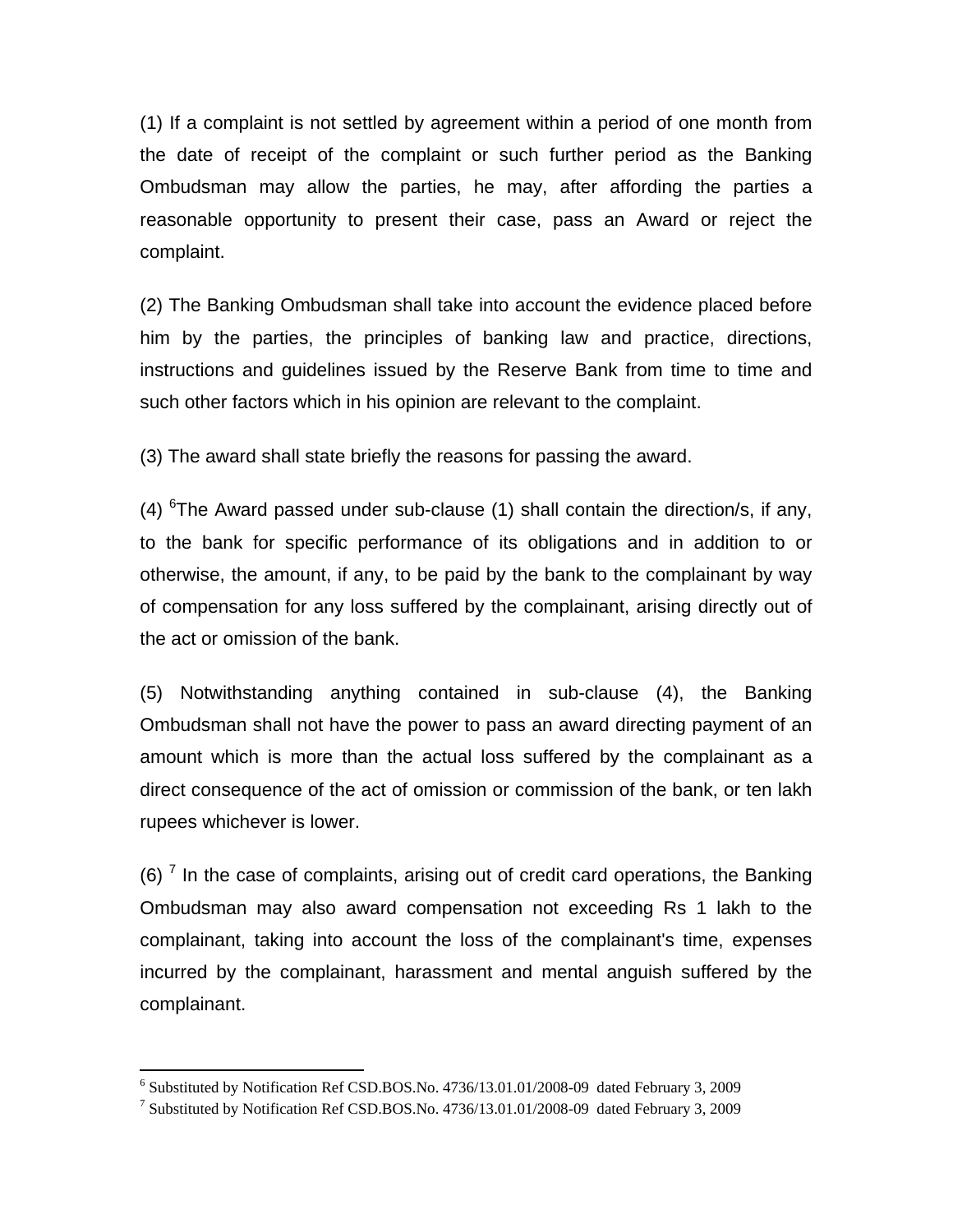(7) A copy of the Award shall be sent to the complainant and the bank.

 $(8)^8$  An award shall lapse and be of no effect unless the complainant furnishes to the bank concerned within a period of 30 days from the date of receipt of copy of the Award, a letter of acceptance of the Award in full and final settlement of his claim.

 Provided that no such acceptance may be furnished by the complainant if he has filed an appeal under sub. clause (1) of clause 14.

 $(9)^9$  The bank shall, unless it has preferred an appeal under sub. clause (1) of clause 14, within one month from the date of receipt by it of the acceptance in writing of the Award by the complainant under sub-clause (8), comply with the Award and intimate compliance to the Banking Ombudsman.

## **13. <sup>10</sup>REJECTION OF THE COMPLAINT<sup>11</sup>**

The Banking Ombudsman may reject a complaint at any stage if it appears to him that the complaint made is;

- (a) not on the grounds of complaint referred to in clause 8 or otherwise not in accordance with sub clause (3) of clause 9; or
- (b) beyond the pecuniary jurisdiction of Banking Ombudsman prescribed under clause 12 (5) and 12 (6) or
- (c) requiring consideration of elaborate documentary and oral evidence and the proceedings before the Banking Ombudsman are not appropriate for adjudication of such complaint; or
- (d) without any sufficient cause; or
- (e) that it is not pursued by the complainant with reasonable diligence; or

1

 $8$  Substituted by Notification: CSD.BOS. 4638 /13.01.01/2006-07 May 24, 2007.

<sup>&</sup>lt;sup>9</sup> Substituted by Notification: CSD.BOS. 4638 /13.01.01/2006-07 May 24, 2007.

<sup>&</sup>lt;sup>10</sup> Substituted by Notification Ref CSD.BOS.No. 4736/13.01.01/2008-09 dated February 3, 2009<sup>11</sup> As amended vide Notification: CSD.BOS. 4638 /13.01.01/2006-07 May 24, 2007.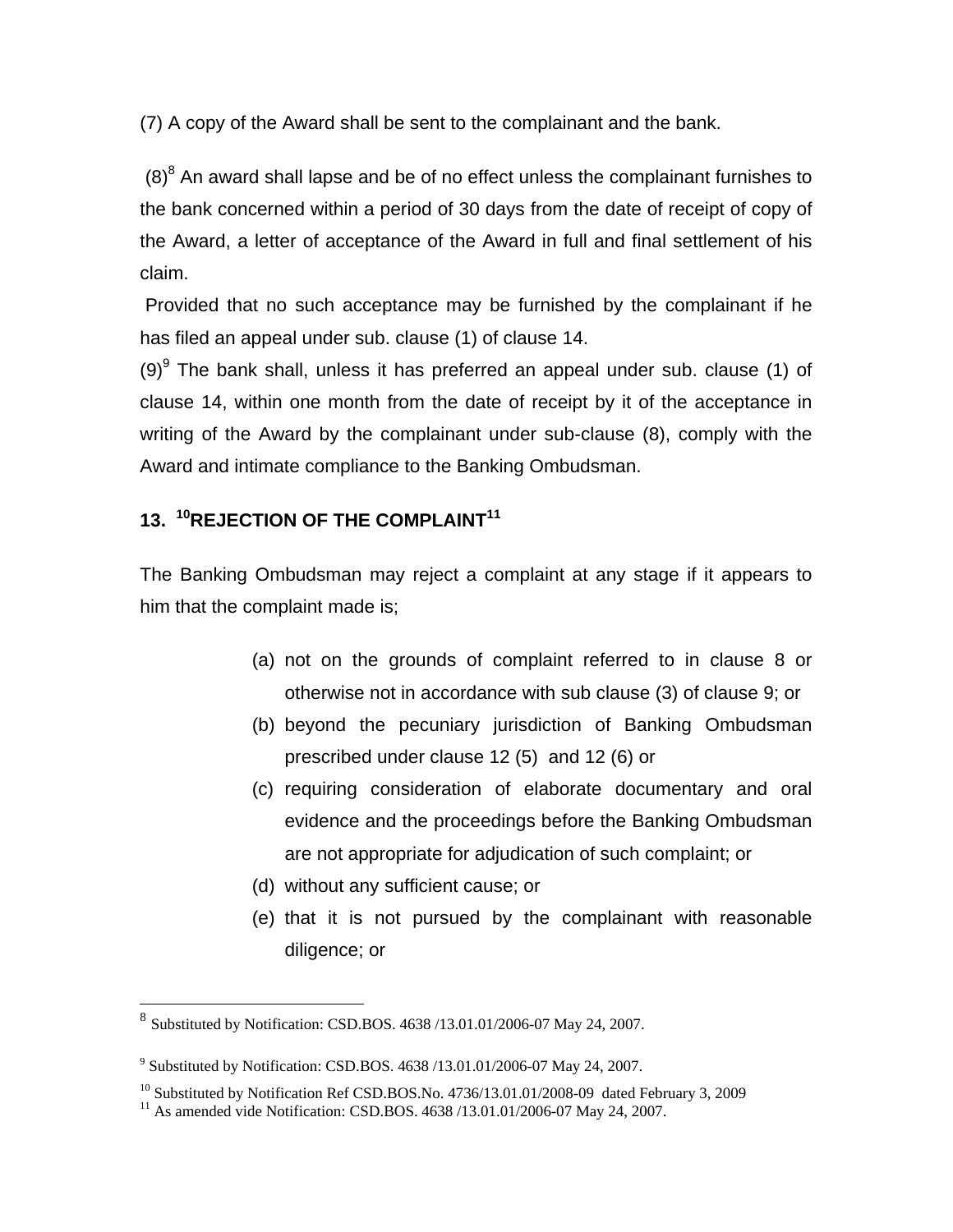(f) in the opinion of the Banking Ombudsman there is no loss or damage or inconvenience caused to the complainant.

#### **14. APPEAL BEFORE THE APPELLATE AUTHORITY:**

 $(1)^{12}$  <sup>13</sup>Any person aggrieved by an Award under clause 12 or rejection of a complaint for the reasons referred to in sub clauses (d) to (f) of clause 13, may within 30 days of the date of receipt of communication of Award or rejection of complaint, prefer an appeal before the Appellate Authority**;** 

Provided that in case of appeal by a bank, the period of thirty days for filing an appeal shall commence from the date on which the bank receives letter of acceptance of Award by complainant under sub. clause (6) of clause 12;

Provided that the Appellate Authority may, if he is satisfied that the applicant had sufficient cause for not making the appeal within time, allow a further period not exceeding 30 days;

Provided further that appeal may be filed by a bank only with the previous sanction of the Chairman or, in his absence, the Managing Director or the Executive Director or the Chief Executive Officer or any other officer of equal rank."

(2) The Appellate Authority shall, after giving the parties a reasonable opportunity of being heard

(a) dismiss the appeal; or

 $\overline{a}$ 

(b) allow the appeal and set aside the Award; or

<sup>&</sup>lt;sup>12</sup> As amended vide Notification: CSD.BOS. 4638 /13.01.01/2006-07 May 24, 2007.<br><sup>13</sup> Substituted by Notification Ref CSD.BOS.No. 4736/13.01.01/2008-09 dated February 3, 2009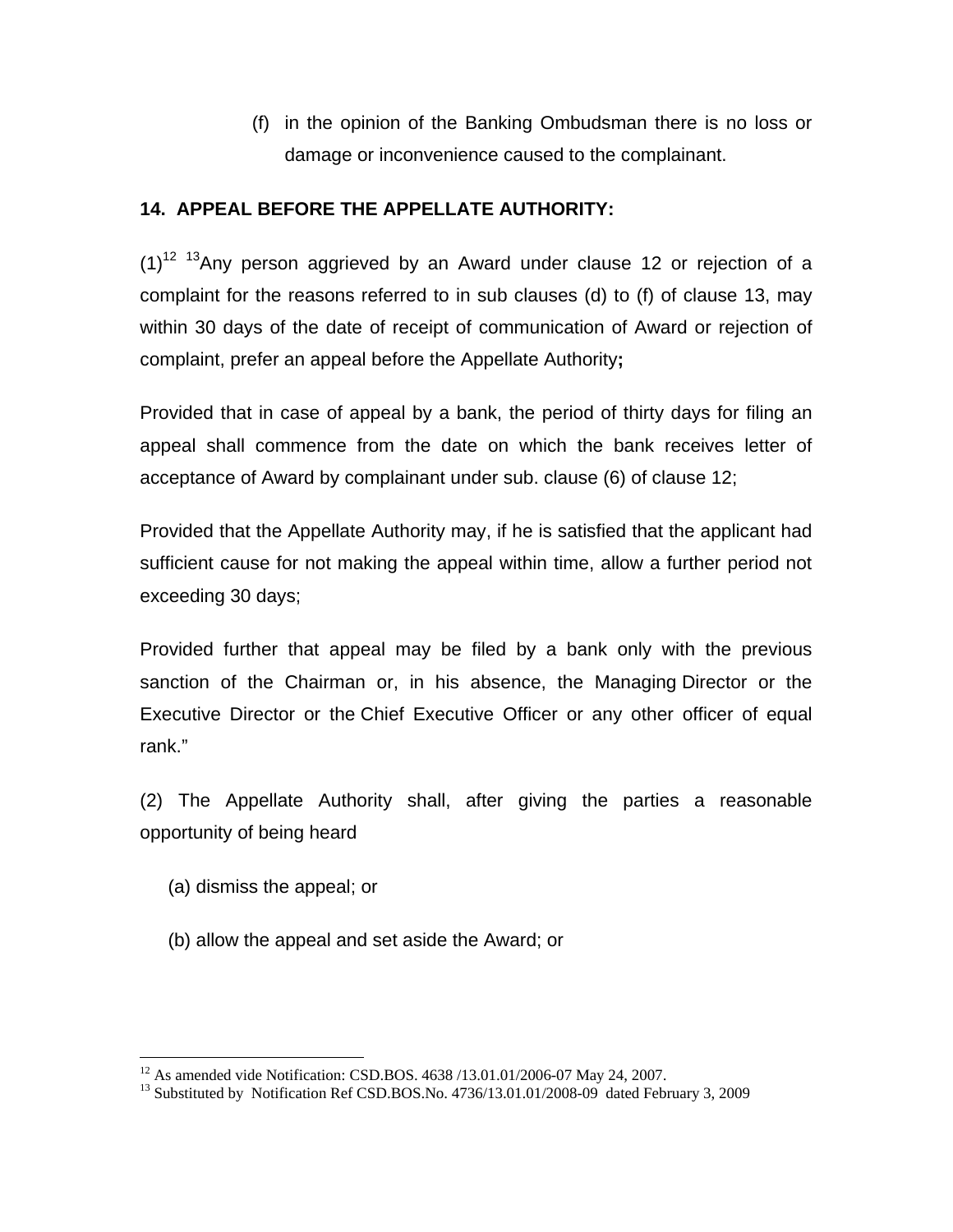(c) remand the matter to the Banking Ombudsman for fresh disposal in accordance with such directions as the Appellate Authority may consider necessary or proper; or

(d) modify the Award and pass such directions as may be necessary to give effect to the Award so modified; or

(e) pass any other order as it may deem fit.

3) The order of the Appellate Authority shall have the same effect as the Award passed by Banking Ombudsman under clause 12 or the order rejecting the complaint under clause 13, as the case may be.

# **15. 14BANKS TO DISPLAY SALIENT FEATURES OF THE SCHEME FOR COMMON KNOWLEDGE OF PUBLIC.**

(1) The banks covered by the Scheme shall ensure that the purpose of the Scheme and the contact details of the Banking Ombudsman to whom the complaints are to be made by the aggrieved party are displayed prominently in all the offices and branches of the bank in such manner that a person visiting the office or branch has adequate information of the Scheme.

(2) The banks covered by the Scheme shall ensure that a copy of the Scheme is available with the designated officer of the bank for perusal in the office premises of the bank, if anyone, desires to do so and notice about the availability of the Scheme with such designated officer shall be displayed along with the notice under sub-clause (1) of this clause and shall place a copy of the Scheme on their websites.

(3) The banks covered by the Scheme shall appoint Nodal Officers at their

1

<sup>&</sup>lt;sup>14</sup> Substituted by Notification Ref CSD.BOS.No. 4736/13.01.01/2008-09 dated February 3, 2009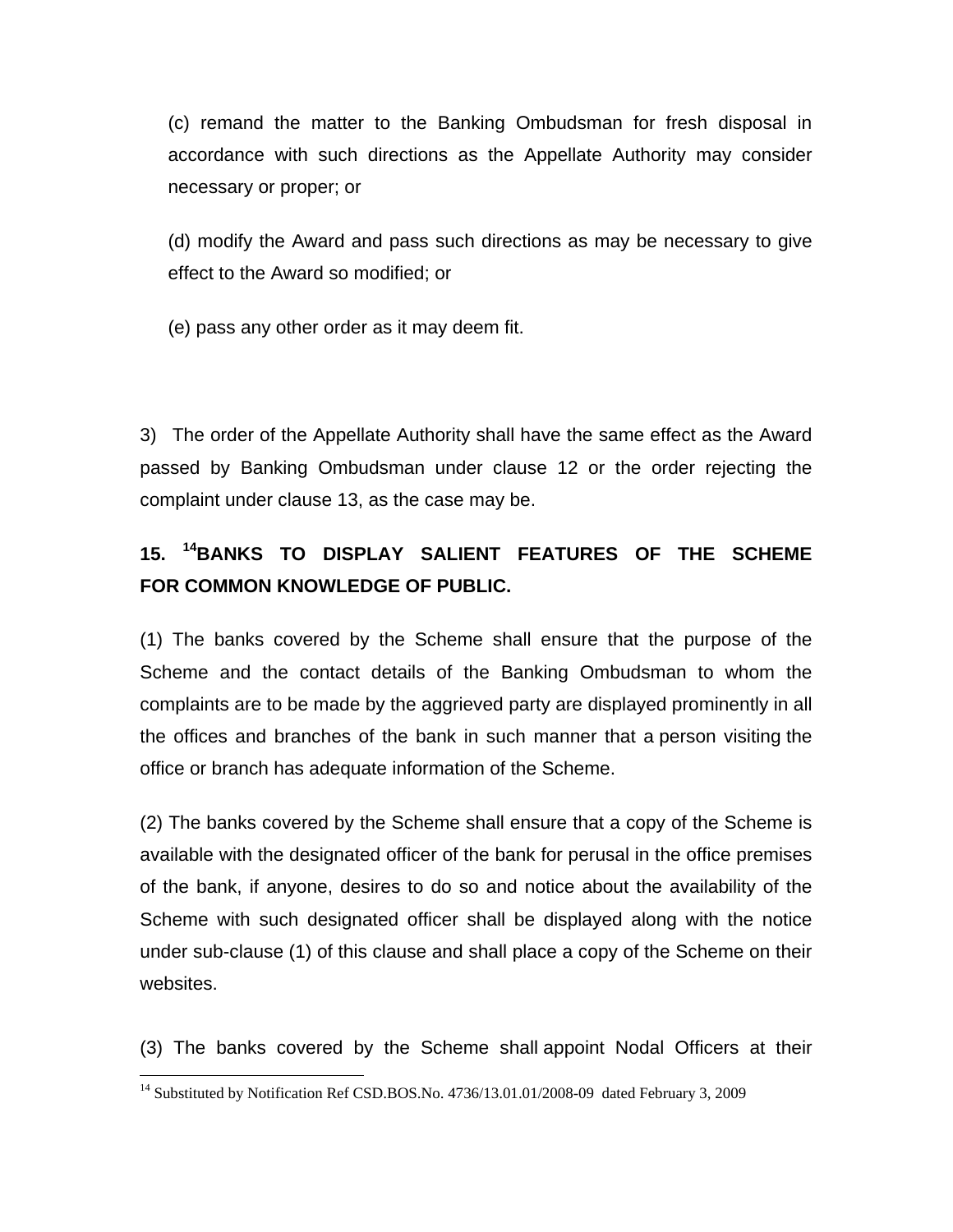Regional/Zonal Offices and inform the respective Office of the Banking Ombudsman under whose jurisdiction the Regional/Zonal Office falls. The Nodal Officer so appointed shall be responsible for representing the bank and furnishing information to the Banking Ombudsman in respect of complaints filed against the bank. Wherever more than one zone/region of a bank are falling within the jurisdiction of a Banking Ombudsman, one of the Nodal Officers shall be designated as the 'Principal Nodal Officer' for such zones or regions.

#### **CHAPTER V**

#### **MISCELLANEOUS**

#### **16. REMOVAL OF DIFFICULTIES**

If any difficulty arises in giving effect to the provisions of this Scheme, the Reserve Bank may make such provisions not inconsistent with the Banking Regulation Act, 1949 or the Scheme, as it appears to it to be necessary or expedient for removing the difficulty.

## **17. APPLICATION OF THE BANKING OMBUDSMAN SCHEMES, 1995 AND 2002**

The adjudication of pending complaints and execution of the Awards already passed, before coming into force of the Banking Ombudsman Scheme, 2006, shall continue to be governed by the provisions of the respective Banking Ombudsman Schemes and instructions of the Reserve Bank issued thereunder.

 $-000$ —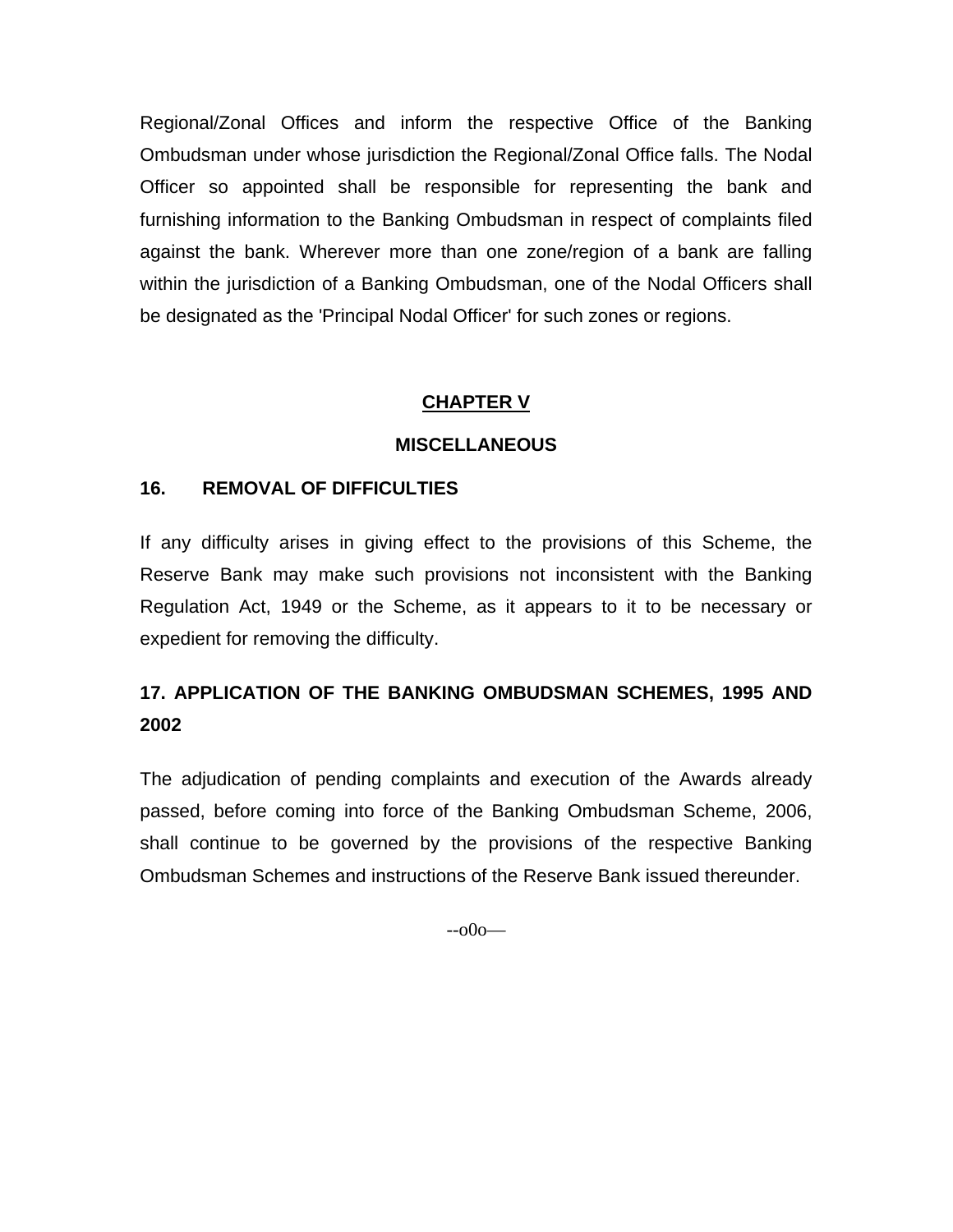#### **Annexure 'A'**

#### **<sup>15</sup>FORM OF COMPLAINT (TO BE LODGED) WITH THE BANKING OMBUDSMAN**

#### **(TO BE FILLED UP BY THE COMPLAINANT)**

| ۰,<br>×<br>۰. |
|---------------|

1

*The Banking Ombudsman*  Place of BO's office………………………….. Dear Sir, Sub: Complaint against …………………….(Name of the bank's branch) of …………………………………………………………………………………(Name of the Bank) Details of the complaint are as under: 1. Name of the Complainant manufacturer is a substitute of the Complainant 2. Full Address of the Complainant …………………… …………………… …………………………… Pin Code ………………… Phone No/ Fax No. .…………………… Email ……………………. 3. Complaint against (Name and full address of the branch/bank)………………………….………………………….

<sup>&</sup>lt;sup>15</sup> Substituted by Notification Ref CSD.BOS.No. 4736/13.01.01/2008-09 dated February 3, 2009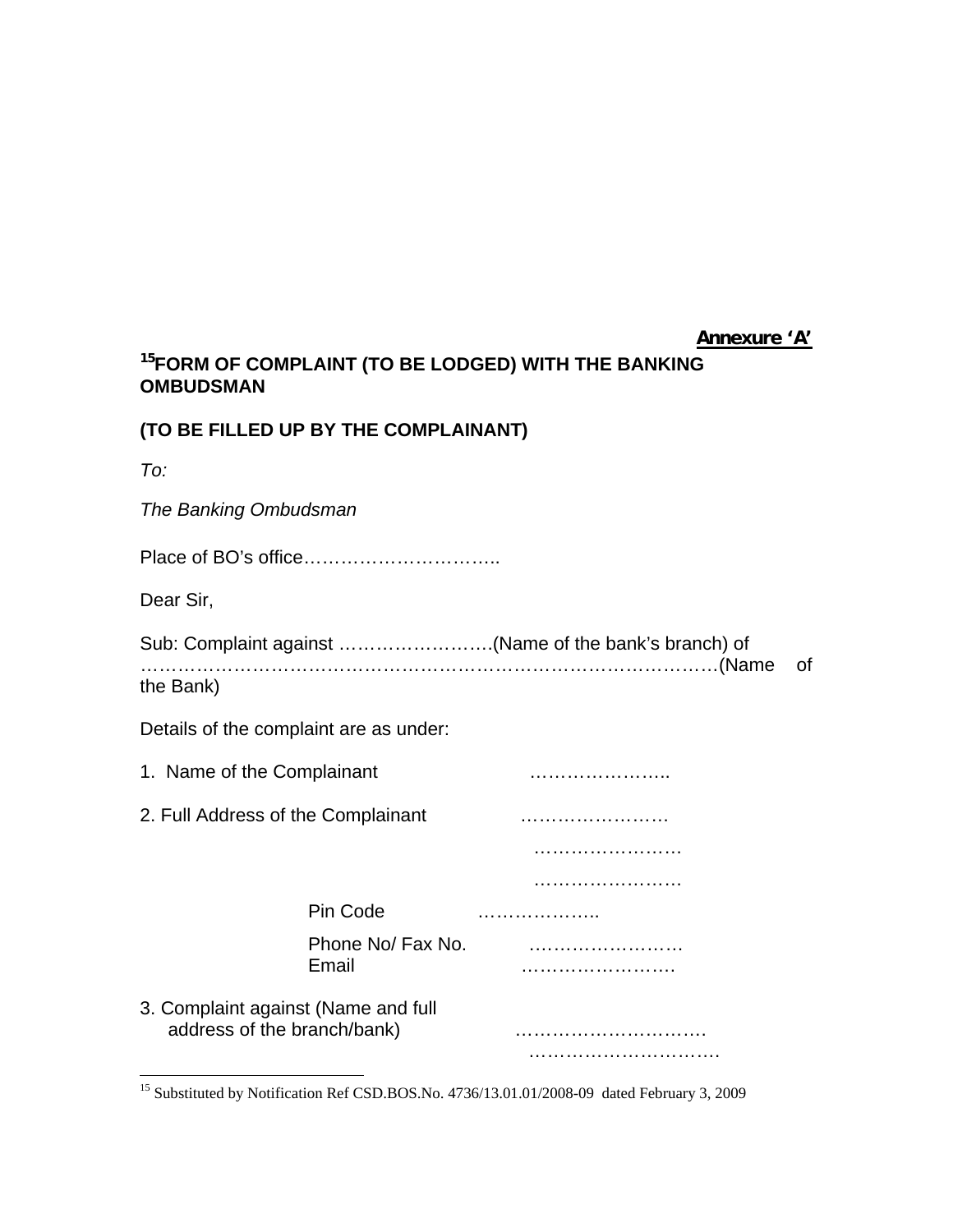|                                 | Pin Code<br>Phone No. / Fax No.<br>4. Particulars of Bank or Credit card Account (If any)                                                                    |        |
|---------------------------------|--------------------------------------------------------------------------------------------------------------------------------------------------------------|--------|
|                                 | 5. (a) Date of representation already made by the complainant to the bank<br>(Please enclose a copy of the representation)                                   |        |
|                                 | (b) Whether any reminder was sent by the complainant? YES/NO                                                                                                 |        |
|                                 | (Please enclose a copy of the reminder)                                                                                                                      |        |
|                                 | 6. Subject matter of the complaint (Please refer to Clause 8 of the Scheme)                                                                                  |        |
| 7. Details of the complaint:    | (If space is not sufficient, please enclose separate sheet)                                                                                                  |        |
|                                 |                                                                                                                                                              |        |
|                                 | 8. Whether any reply (Within a period of one month after the bank concerned<br>received the representation) has been received from the bank?                 | Yes/No |
|                                 | (if yes, please enclose a copy of the reply)<br>9. Nature of Relief sought from the Banking Ombudsman                                                        |        |
|                                 | (Please enclose a copy of documentary proof, if any, in support of your claim)                                                                               |        |
| Rs                              | 10. Nature and extent of monetary loss, if any, claimed by the complainant by<br>way of compensation (please refer to clauses 12 (5) & 12 (6) of the Scheme) |        |
| 11. List of documents enclosed: |                                                                                                                                                              |        |

(Please enclose a copy of all the documents )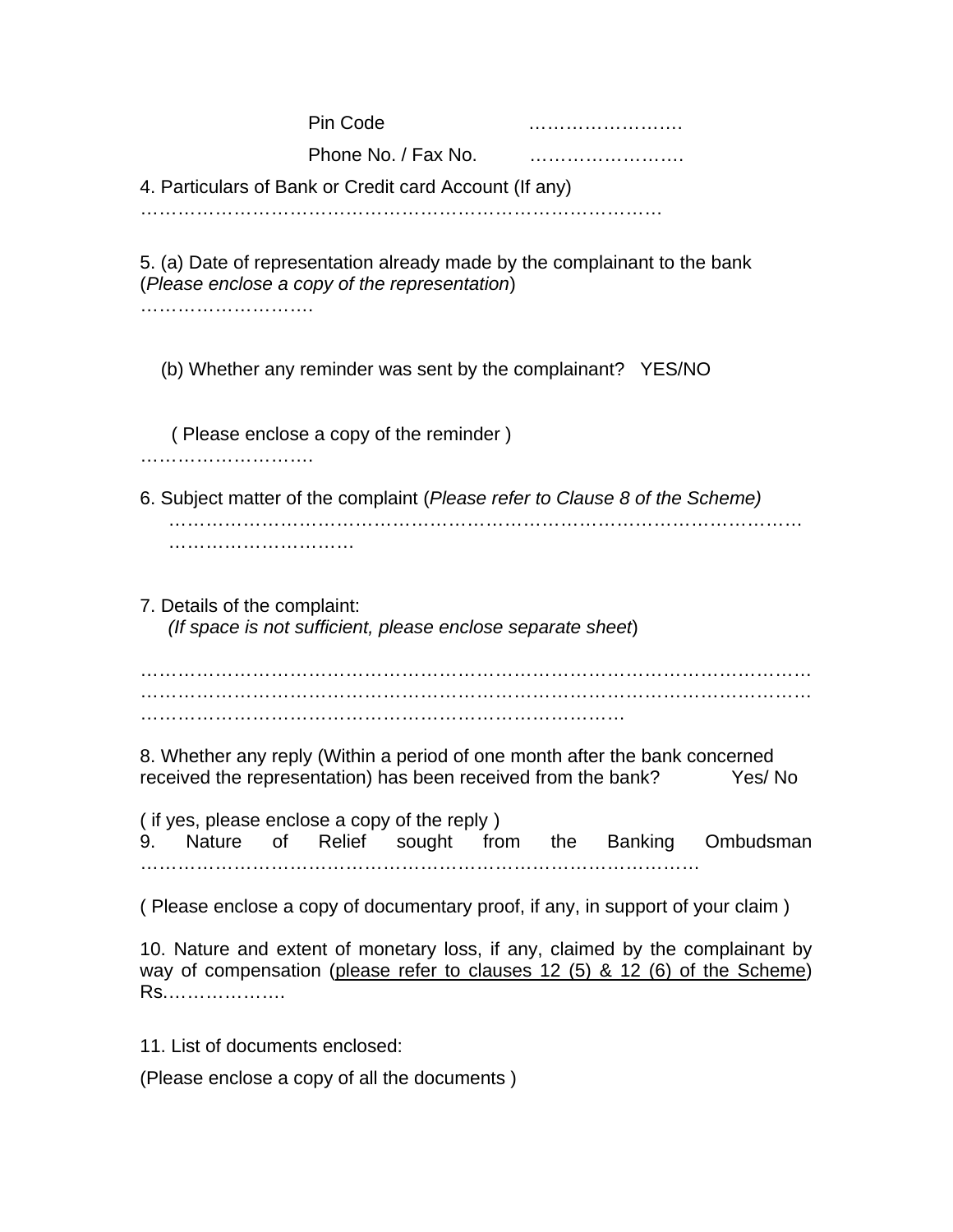12**.** Declaration:

(i) I/ We, the complainant/s herein declare that:

- a) the information furnished herein above is true and correct; and
- b) I/We have not concealed or misrepresented any fact stated in the above columns and in the documents submitted herewith.
- (ii) The complaint is filed before expiry of period of one year reckoned in accordance with the provisions of Clause 9(3)(a) and (b) of the Scheme.
- (iii) The subject matter of the present complaint has never been brought before the Office of the Banking Ombudsman by me/ us or by any of the parties concerned with the subject matter to the best of my/ our knowledge.

(iv) The subject matter of the present complaint has not been decided by/pending with any forum/court/arbitrator.

(v) I/We authorise the bank to disclose any such information/ documents furnished by us to the Banking Ombudsman and disclosure whereof in the opinion of the Banking Ombudsman is necessary and is required for redressal of our complaint.

(vi) I/We have noted the contents of the Banking Ombudsman Scheme, 2006.

Yours faithfully,

#### (Signature of Complainant)

**NOMINATION –** (If the complainant wants to nominate his representative to appear and make submissions on his behalf before the Banking Ombudsman or to the Office of the Banking Ombudsman, the following declaration should be submitted.)

I/We the above named complainant/s hereby nominate Shri/Smt………………………………………….. who is not an Advocate and whose address is

………………………………………………………………………………………………………………………………

as my/our REPRESENTATIVE in all proceedings of this complaint and confirm that any statement, acceptance or rejection made by him/her shall be binding on me/us. He/She has signed below in my presence.

ACCEPTED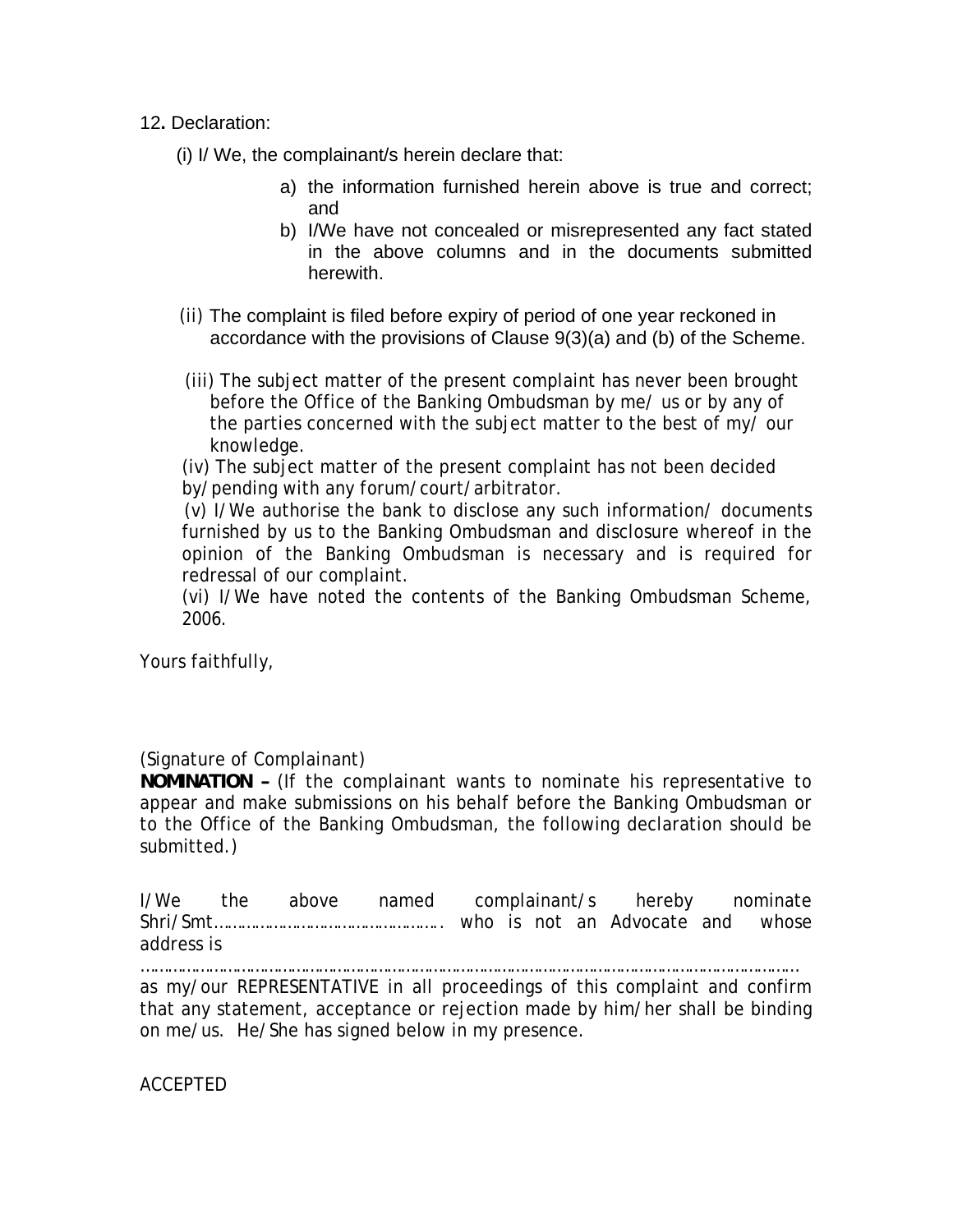(Signature of Representative)

(Signature of Complainant)

Note: If submitted online, the complaint need not be signed.

 $\cdots$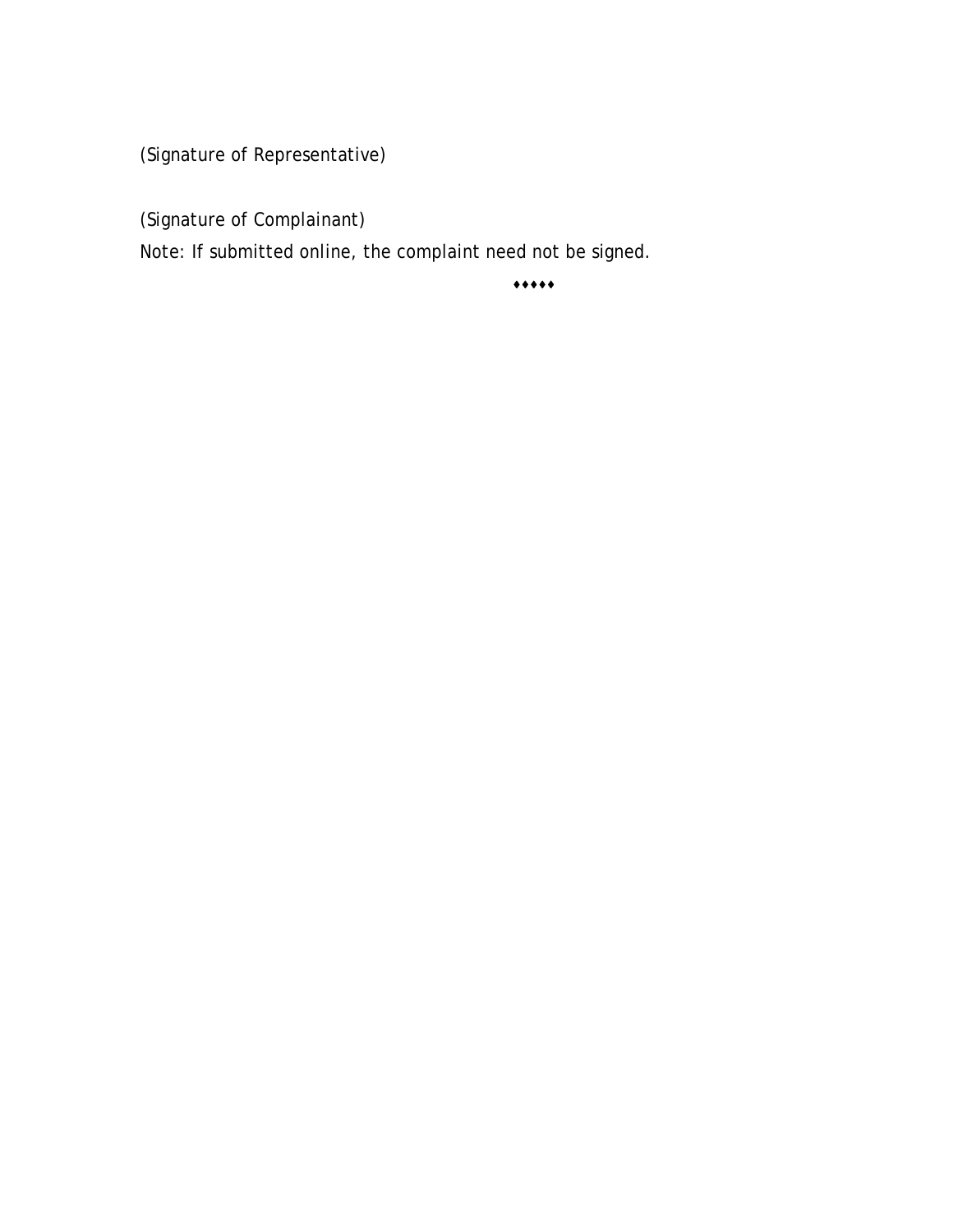## **Annex I**

# **Address and Area of Operation of Banking Ombudsmen**

| <b>Centre</b>           | <b>Address of the Office of</b><br><b>Banking Ombudsman</b>                                                                              | 16<br><b>Area of Operation</b>                                                                                                |
|-------------------------|------------------------------------------------------------------------------------------------------------------------------------------|-------------------------------------------------------------------------------------------------------------------------------|
| Ahmedabad               | C/o Reserve Bank of India<br>La Gajjar Chambers,<br>Ashram Road,<br>Ahmedabad-380 009<br>Tel.No.26582357/26586718<br>Fax No.079-26583325 | Gujarat, Union Territories of Dadra<br>and Nagar Haveli, Daman and Diu                                                        |
| <b>Bangalore</b>        | C/o Reserve Bank of India<br>10/3/8, Nrupathunga Road<br>Bangalore-560 001<br>Tel.No.22210771/22275629<br>Fax No.080-22244047            | Karnataka                                                                                                                     |
| <b>Bhopal</b>           | C/o Reserve Bank of India<br>Hoshangabad Road,<br>Post Box No.32,<br>Bhopal-462 011<br>Tel.No.2573772/2573776<br>Fax No.0755-2573779     | Madhya Pradesh and Chattisgarh                                                                                                |
| <b>Bhubanes-</b><br>war | C/o Reserve Bank of India<br>Pt. Jawaharlal Nehru Marg<br>Bhubaneswar-751 001<br>Tel.No.2396207/2396008<br>Fax No.0674-2393906           | Orissa                                                                                                                        |
| Chandigarh              | C/o Reserve Bank of India<br><b>New Office Building</b><br>Sector-17, Central Vista<br>Chandigarh-160 017                                | Himachal Pradesh, Punjab, Union<br>Territory of Chandigarh and<br>Panchkula, Yamuna Nagar and<br>Ambala Districts of Haryana. |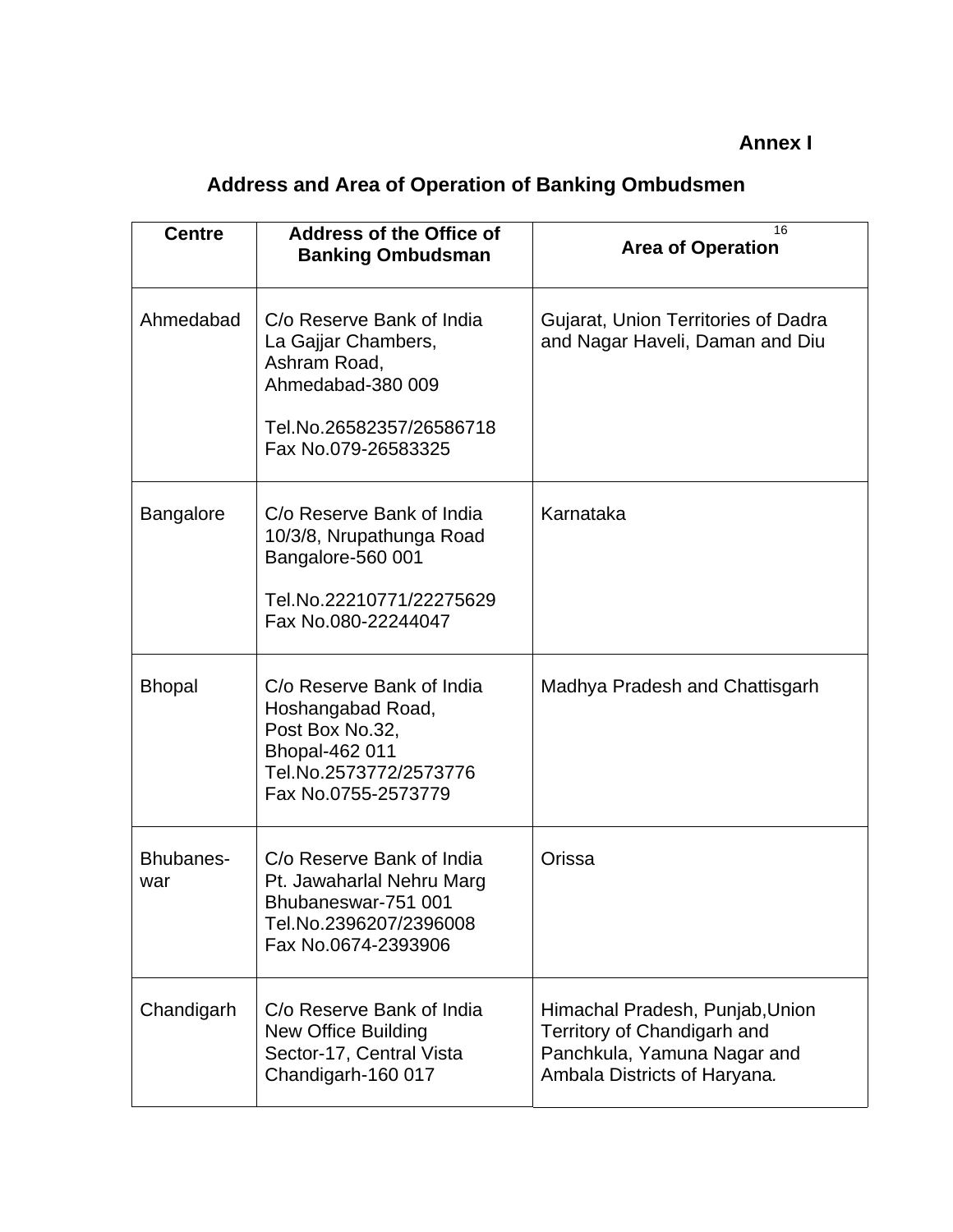|           | Tel.No.2721109/2721011<br>Fax No.0172-2721880                                                                                                   |                                                                                                        |
|-----------|-------------------------------------------------------------------------------------------------------------------------------------------------|--------------------------------------------------------------------------------------------------------|
| Chennai   | C/o Reserve Bank of India<br>Fort Glacis,<br>Chennai 600 001<br>Tel No.25399170/25395963/<br>25399159<br>Fax No.044-25395488                    | Tamil Nadu, Union Territories of<br>Puducherry (except Mahe Region)<br>and Andaman and Nicobar Islands |
| Guwahati  | C/o Reserve Bank of India<br>Station Road,<br>Pan Bazar<br>Guwahati-781 001<br>Tel.No.2542556/2540445<br>Fax No.0361-2540445                    | Assam, Arunachal Pradesh, Manipur,<br>Meghalaya, Mizoram, Nagaland and<br>Tripura                      |
| Hyderabad | C/o Reserve Bank of India<br>6-1-56, Secretariat Road<br>Saifabad,<br>Hyderabad-500 004<br>Tel.No.23210013/23243970<br>Fax No.040-23210014      | Andhra Pradesh                                                                                         |
| Jaipur    | C/o Reserve Bank of India,<br>Ram Bagh Circle,<br>Tonk Road, Post Box No.12,<br>Jaipur-302 004<br>Tel.No.2570357/2570392<br>Fax No.0141-2562220 | Rajasthan                                                                                              |
| Kanpur    | C/o Reserve Bank of India<br>M.G. Road, Post Box No.82<br>Kanpur-208 001<br>Tel.No.2306278/2303004<br>Fax No.0512-2305938                       | Uttar Pradesh (excluding Districts of<br>Ghaziabad and Gautam Budh Nagar)<br>and Uttaranchal           |